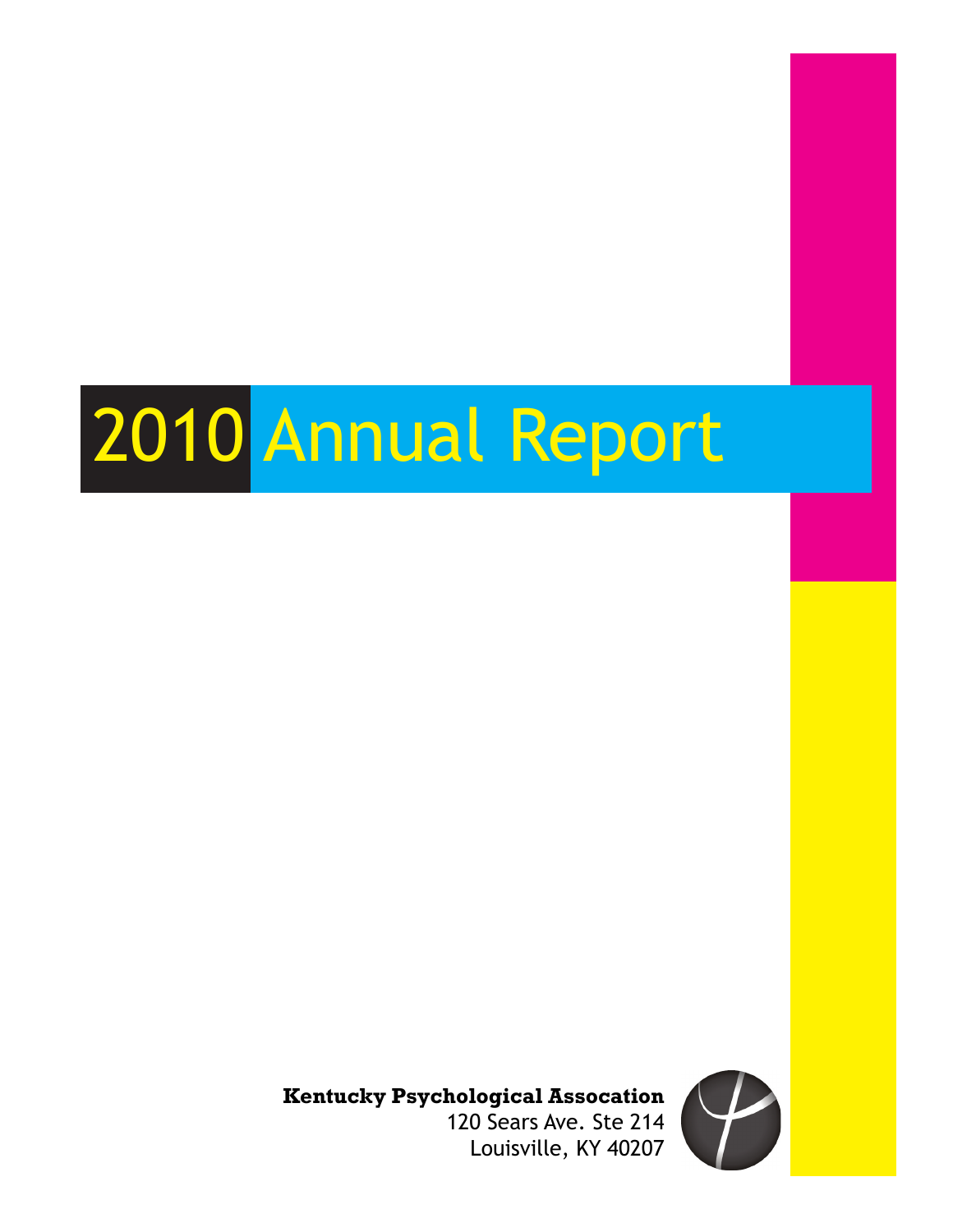

# Kentucky Psychological Association

# **Letter from the President**

David E. Hanna, Ph.D.

Welcome to the 2010 Kentucky Psychological Association Convention! I think of Convention as our big, annual family reunion where we renew acquaintances and celebrate our identity as a profession dedicated to scientific knowledge and promoting human welfare. The annual report is one of the ways we let each other know what's been happening throughout the rest of the year and I hope you'll acquaint yourself with its contents. 2010 saw some notable accomplishments:

- An increase in professional members of over 10%.
- Two regional conferences, one in Owensboro in Western Kentucky and the other at Natural Bridge State Park in Eastern Kentucky.
- The hiring of Liz McKune, Ph.D. as Director of Professional Affairs, a position devoted solely to support and advocacy for members dealing with challenges in their practices. Previously, these responsibilities had been combined with KPA's lobbyist.
- The passage by the legislature (our third attempt) of licensure revisions that will make it possible for young professionals to be recognized as independent practitioners sooner. This difficult task was ably managed by Sheila Schuster, Ph.D. who also successfully worked to make sure that a law designed to serve children with autism protected the practice of psychology in its language.
- Increased use of the Association's listservs keeping members in different parts of the state in contact with each other and helping all of us draw on each others' experiences and expertise.
- The first ever external audit of KPA's books which found our financial record keeping to be in good order and was highly complementary of the KPA Director of Operations, Leslie Proasi.
- The development of a task force, headed by Robin Sublett, Ph.D., focused on clarifying the strengthening the mission of the KPA Foundation. Recommendations will be forth-coming.

In addition, the Spring Academic Conference continued to grow in size and scope and the Continuing Education Committee provided a full menu of training options throughout the year. Our Continuing Education offerings drew some national attention this year when Steve Stratton, Ph.D. organized an innovative series of webinars on spirituality and psychological practice. The series was marketed by nine state associations.

2010 has been the first full year under the management of our new Executive Director, Lisa Willner, Ph.D. Everyone who has worked with Lisa during the past year recognizes that she has brought fresh energy and a willingness to engage members that has reinvigorated our Association. I have been extremely fortunate to have the privilege of working with her in her inaugural year.

Finally, I would like to note my personal gratitude to the members of our Board, our committee chairs, and others who have contributed so much to insure the continued success of the profession of psychology within Kentucky. I'm especially pleased that we continue to be an organization open to all psychologists: academics and practitioners, students and professionals, doctoral and masters.

a a bhail an t-aisteach an t-aisteach an t-aisteach an t-aisteach an t-aisteach an t-aisteach an t-aisteach an

I hope you enjoy Convention and I look forward to talking with you here.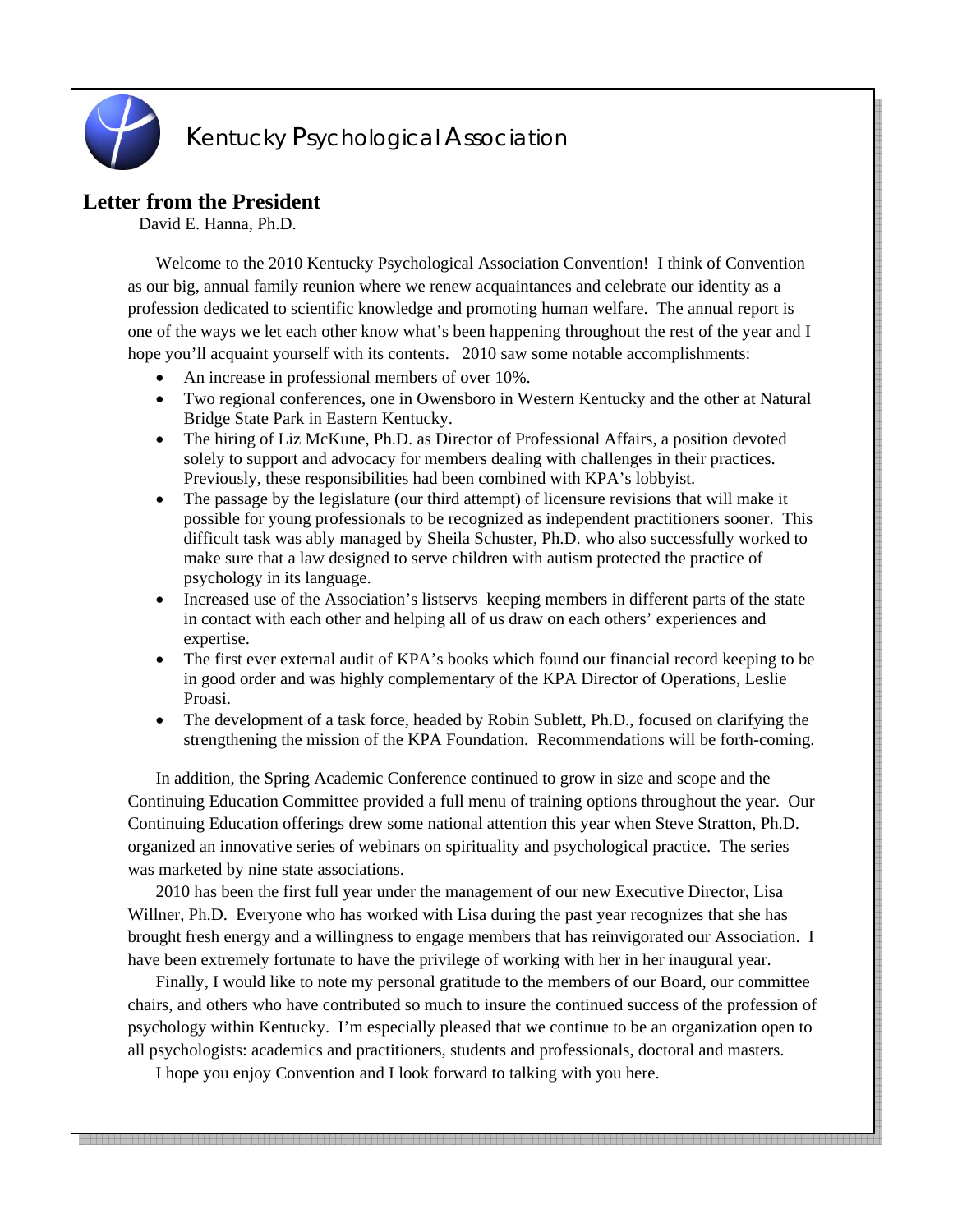# **Treasurer's Report**

Carol Lowery, Ph.D.

I am pleased to report that KPA has navigated another year in sound financial health. We started 2009 with about \$13,000 in liquid funds, \$19,000 in the investment account, and \$11,000 in liabilities. We ended the 2009 calendar year with about \$40,000 in liquid funds, \$25,000 in the investment account, and \$4600 in liabilities.

We went over our budget for 2009 by about \$13,000, largely due to Convention costs. However, this was monitored every step of the way and allowed since it was clear that our dues income was up (by about \$13,000) and

record-level Convention and CE registration income (close to \$50,000 over budget expectations). Thanks to the CE Review Committee and the Convention Committee efforts, we recovered the shortfalls left over from 2008.

KPA's yearly fixed expenses are close to \$200,000. Membership dues cover a little over half the fixed expenses and non-dues revenue is essential to cover the remaining amount. We have been working very hard to improve our non-dues revenue streams in order to keep membership dues at a reasonable level.

| KPA Profit & Loss: December 31, 2009 |            |  |
|--------------------------------------|------------|--|
| <b>Income</b>                        |            |  |
| <b>External Funding</b>              | 11,750.00  |  |
| <b>Registration Income</b>           | 151,334.80 |  |
| <b>Advertising Income</b>            | 4,134.50   |  |
| <b>Dues</b>                          | 122,570.60 |  |
| <b>Interest</b>                      | 61.97      |  |
| <b>KPA Products</b>                  | 3,096.68   |  |
| <b>Miscellaneous Income</b>          | 40.00      |  |
| <b>Service Contracts</b>             | 25,614.22  |  |
| <b>Total Income</b>                  | 318,602.77 |  |
| <b>Expense</b>                       |            |  |
| <b>Site Fees</b>                     | 65,937.79  |  |
| <b>Speakers</b>                      | 14,245.89  |  |
| <b>Committees/Board of Directors</b> | 1,625.41   |  |
| <b>Depreciation Expense</b>          | 644.00     |  |
| <b>Insurance</b>                     | 2,615.55   |  |
| <b>Interest Expense</b>              | 352.22     |  |
| <b>Merchant Account Fees</b>         | 6,189.73   |  |
| <b>Miscellaneous Expense</b>         | 139.72     |  |
| <b>Operating Expenses</b>            | 40,671.93  |  |
| <b>Organizational Dues</b>           | 785.00     |  |
| <b>Personnel</b>                     | 134,373.36 |  |
| <b>Professional Fees</b>             | 2,120.00   |  |
| <b>Staff Development</b>             | 474.00     |  |
| <b>Technology</b>                    | 3,378.76   |  |
| <b>Travel</b>                        | 4,602.57   |  |
| <b>Total Expense</b>                 | 278,155.93 |  |
| <b>Net Income</b>                    | 40,446.84  |  |

| KPA Balance Sheet: December 31, 2009   |             |  |
|----------------------------------------|-------------|--|
| <b>ASSETS</b>                          |             |  |
| <b>Current Assets</b>                  |             |  |
| <b>Checking/Savings</b>                |             |  |
| <b>SYB - KPA Money Market *20</b>      | 31,758.32   |  |
| SYB - KPA Checking *39                 | 8,535.47    |  |
| <b>Petty Cash Account</b>              | 115.15      |  |
| <b>Total Checking/Savings</b>          | 40,408.94   |  |
| <b>Other Current Assets</b>            |             |  |
| SYB - Investment Accnt *27             | 25,176.19   |  |
| <b>Total Other Current Assets</b>      | 25,176.19   |  |
|                                        |             |  |
| <b>Total Current Assets</b>            | 65,585.13   |  |
| <b>Fixed Assets</b>                    |             |  |
| <b>Leasehold Improvements</b>          | 8,400.00    |  |
| <b>Office Equipment</b>                | 2,590.00    |  |
| <b>Accumulated Depreciation</b>        | $-1,648.00$ |  |
| <b>Total Fixed Assets</b>              | 9,342.00    |  |
|                                        |             |  |
| <b>TOTAL ASSETS</b>                    | 74,927.13   |  |
| <b>LIABILITIES &amp; EQUITY</b>        |             |  |
| <b>Liabilities</b>                     |             |  |
| <b>Current Liabilities</b>             |             |  |
| <b>Other Current Liabilities</b>       |             |  |
| <b>Payroll Liabilities</b>             | 4,577.12    |  |
| <b>Total Other Current Liabilities</b> | 4,577.12    |  |
| <b>Total Current Liabilities</b>       | 4,577.12    |  |
| <b>Total Liabilities</b>               | 4,577.12    |  |
| <b>Equity</b>                          |             |  |
| <b>Investment Gain or Loss</b>         | 7,255.54    |  |
| <b>Opening Bal Equity</b>              | 23,583.45   |  |
| <b>Retained Earnings</b>               | $-935.82$   |  |
| <b>Net Income</b>                      | 40,446.84   |  |
| <b>Total Equity</b>                    | 70,350.01   |  |
| <b>TOTAL LIABILITIES &amp; EQUITY</b>  | 74,927.13   |  |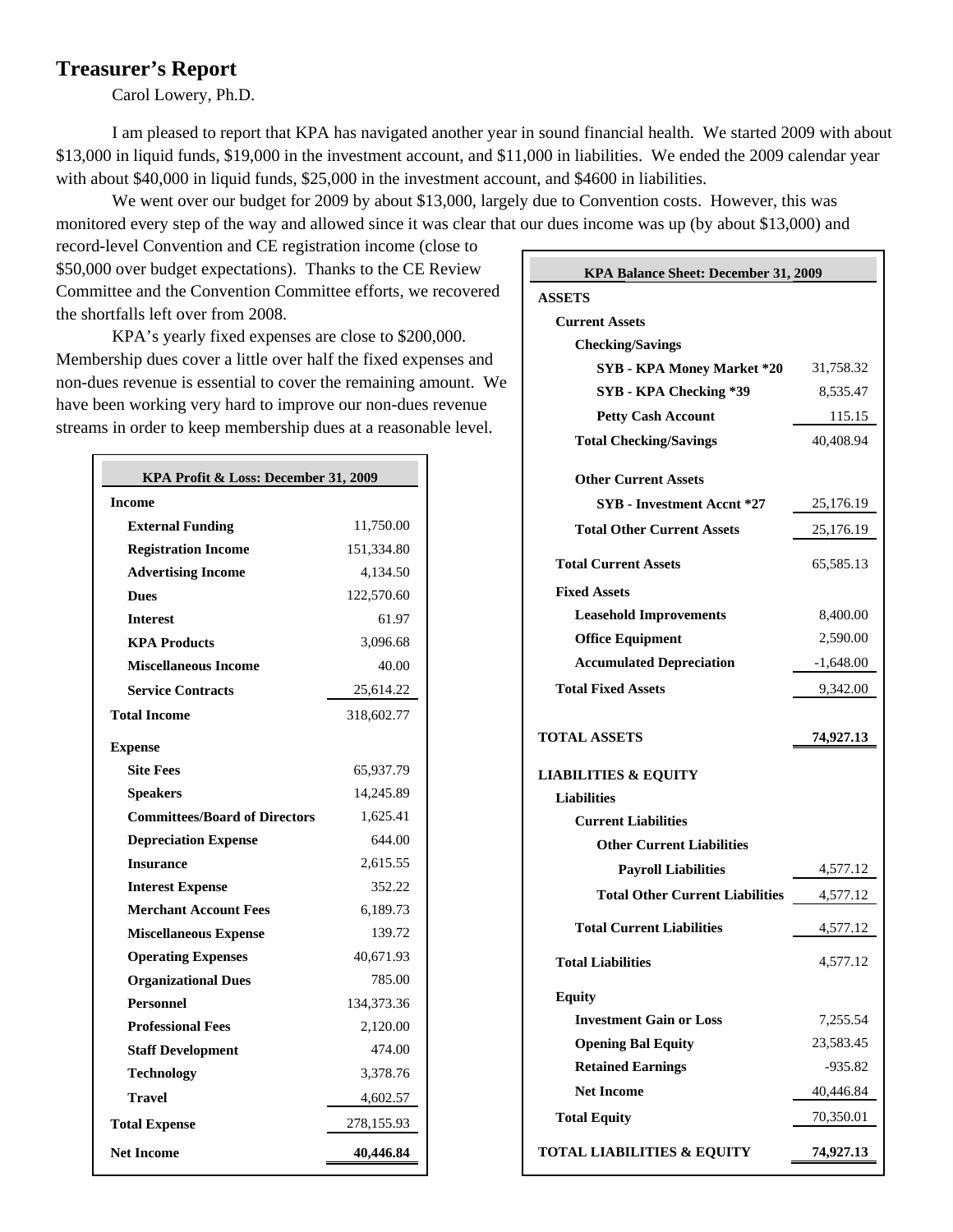# **External Audit Report**

Martha W. Wetter, Ph.D.

 In 2009, the KPA Board approved a recommendation from the 2009 Audit Committee that KPA contract with an accounting firm to conduct to conduct an external audit of KPA's financial records. Until this point, KPA had never undergone an external audit. The 2010 Board approved suspending the customary internal audit process, and an Audit Committee was formed to research accounting firms and make a recommendation to the Board. The committee, comprised of Art Schechet, Carol Lowery, and me, solicited and reviewed several proposals from accounting firms, and contacted past clients for references. The KPA Executive Committee and Board approved the Audit Committee's proposal to contract with the firm Stuedle Spears & Francke PSC to conduct the audit.

 Stuedle Spears & Francke audited the financial statements of KPA, Inc. for the year ended December 31, 2009. The accountant was impressed with the level of preparation for the external audit and found the financial records for both KPA and the KPA Foundation to be in good shape. The accountant delivered a final report on August 18, 2010 which the KPA Board accepted at its September  $10<sup>th</sup>$  meeting. The full audit report can be made available to KPA members upon request to the Central Office.

 The accountant recommended periodic external audits, and indicated that every three years would be sufficient for an organization with a budget the size of KPA's.

# **Executive Director Report**

Lisa Willner, Ph.D.

Having just come on board as KPA's Executive Director in the fall of 2009, 2010 has been a year of continued learning: becoming acquainted and working with KPA's members, activities, governance, committee structure, staff, and the inner workings of KPA's Central Office, as well as KPA's position within the larger framework of State, Provincial, and Territorial Psychological Associations. Given the compactness of KPA's Central Office, and that we are a "full time equivalent" staff of a mere 2.25, I am amazed and impressed by the sheer number of KPA activities and programs, as well as their diversity and high quality.

For the past several years, KPA's operations have been guided by five "Bold Goals." Collected below are some of my thoughts on and selected highlights of each.

**Membership.** When I was hired in the fall of 2009, the Executive Director Search Committee informed me that membership was to be my top priority, and I was given the explicit goal of increasing KPA's membership by 20 voting members between September 30, 2009 and September 30, 2010. I am delighted to report that we surpassed that goal, with an increase of 34 full memberships between those dates. I am particularly delighted by the marked increase in membership of early career psychologists. (See table and Leslie Proasi's Membership Report below for details. ) With a newly re-structured and active Membership Committee, the efforts of the KPA Ambassadors, and the ongoing commitment of KPA Staff to prompt and efficient member service, we changed our focus from member recruitment, to an orientation of care for current members.

A few 2010 highlights, with an emphasis on member care: the CE Program Development Committee has worked with Central Office to bring members a full and diverse CE Calendar for 2010 and beyond. There has been an increased KPA regional presence as regional representatives worked with Central Office to bring our members a Western Regional Conference in Owensboro, and an Eastern Region six-hour CE event. KPA Regional Representatives hosted KPA Member Socials in three of KPA's six regions this year – happily, I was able to attend each of these events, giving me an opportunity to meet many KPA members statewide. Central Office lowered Convention registration fees in 2010, and offered deeper member discounts on KPA-sponsored CE events. We've seen an increase in use of the listservs for sharing resources, locating psychological services and general information exchange. In addition to the interest sections with current board representation, 2010 also saw increased activity among the newly launched Forensic Psychology interest section, coordinated by Kelli Marvin. Stan Bittman has agreed to coordinate an emerging interest section with a focus on developmental disabilities.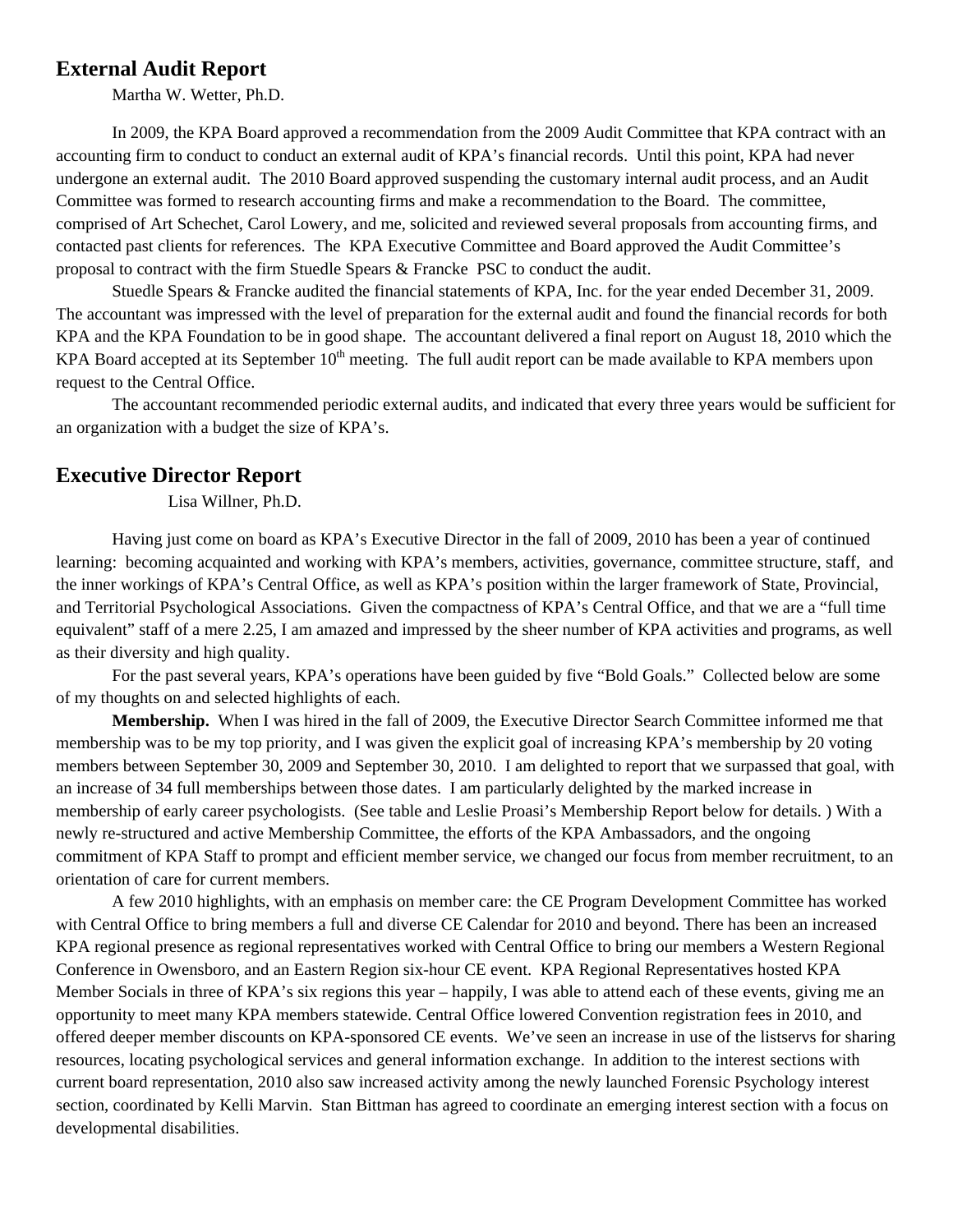In considering the diversity of KPA's membership, we continue to explore ways for KPA to better meet the needs of all our members. Whether you are clinical or academic, adult-focused or child/adolescent-focused, community mental health or private practice-based, and regardless of your particular degree, job title, or region in the state, your membership in KPA is highly valued. Keeping our members at the center of all KPA programs and services will continue to be my focus through the end of this year, into the next, and beyond.

**Infrastucture.** This Bold Goal includes staff development and training, keeping up with technological needs, and maximizing the efficiency of KPA's governance structure, committees, and task forces. My general objectives in this area for 2010 included increasing Board member participation in KPA processes, updating and maintaining Association policies, and enhancing communication within and between KPA groups and committees. Some highlights for 2010 include: participation in the planning and programming of KPA's annual Board retreat; maintaining a well-organized and forward thinking KPA calendar –with CE planning for 2011 Spring Academic Conference, CE Calendar, Board Retreat, 2011 Board Orientation, and other key events already well underway; meeting regularly with many KPA committees to maximize an efficient flow of information between committees, and working with others to establish a regular meeting schedule; in recognition of her increased responsibility in various areas including volunteer coordination, CE processing, and other aspects of member service, Sarah Burress was promoted from Receptionist to Administrative Assistant; conducting regular meetings of the KPA Central Office Staff to facilitate smooth intra-office operations and to maximize staff time devoted to supporting KPA programs designed to meet member needs; engaged two undergraduate Central Office Interns, and increased the overall presence and activities of office volunteers; increased information flow to members with more frequent website updates, the monthly e-newsletter, KPA's new presence on Facebook, and regular email updates on upcoming CE and other activities.

In the communications area (in addition to many others), I want to particularly commend the dedication, hard work and efficiency of KPA's Director of Operations, Leslie Proasi, the energy and openness to new challenges of Sarah Burress, and the general "team player" orientation of KPA's staff.

**Community outreach.** A general goal throughout this year has been to increase KPA's community outreach and public education through a re-structured KPA Foundation.The KPA Foundation Task Force has met regularly to review and make recommendations about increasing public awareness of Psychology in Kentucky. Highlights: pursuing current initiative for the KPA Foundation to partner with the American Red Cross in Kentucky and the Kentucky Community Crisis Response Board to increase the participation of psychology professionals in community response to disasters and other emergencies; worked with Joe Edwards and the Convention Planning Committee to open the 2010 Convention keynote to the broader community; KPA co-sponsored CE events with a number of partners including Spalding University, Foundation for a Healthy Kentucky, Kentucky Psychoanalytic Institute, Association of Marriage and Family Therapists, Kentucky Society for Clinical Social Work, and others; explored continuing and possible new collaborations with a number of organizations including National Association of Social Workers, the Kentucky Mental Health Coalition, Metro United Way, Louisville Youth Group, University of Louisville, and more.

**Advocacy.** Through the hard work and dedication of KPA's two contracted professionals, the Association is committed to hearing members concerns, and addressing them at the legislative and individual levels.In 2010, I participated in the search and hiring of KPA's Director of Professional Affairs, Dr. Liz McKune, and continue to meet regularly with Liz, discussing ways that KPA can best meet the advocacy needs, questions, and concerns of KPA members in addressing a broad range of practice issues. Dr. Sheila Schuster continues her outstanding advocacy work on behalf of psychologists at both the national and state levels. In addition, I advocate for psychology and Kentucky psychologists in a primarily individual manner by writing recommendations, nominations, and responding to a range of individual member requests for assistance and support. I attended the bill signing of HB 488 at the State Capitol, advocated in Washington, D.C. as part of Kentucky's State Leadership Conference six-member delegation, and attend the quarterly meetings of KMHC. KPA continues its support for the Kentucky Board of Examiners of Psychology by assisting in the nomination process for new members.

**National impact.** My focus has been helping to create national awareness of KPA's outstanding programs, and drawing local attention to members' national achievements. I attended the CESPPA semi-annual business meeting in March, and participate actively on the CESPPA member listserv. I helped to bring national awareness to KPA's new "Spirituality and Psychotherapy" webinar series, creating co-sponsoring partnerships with nine other state psychological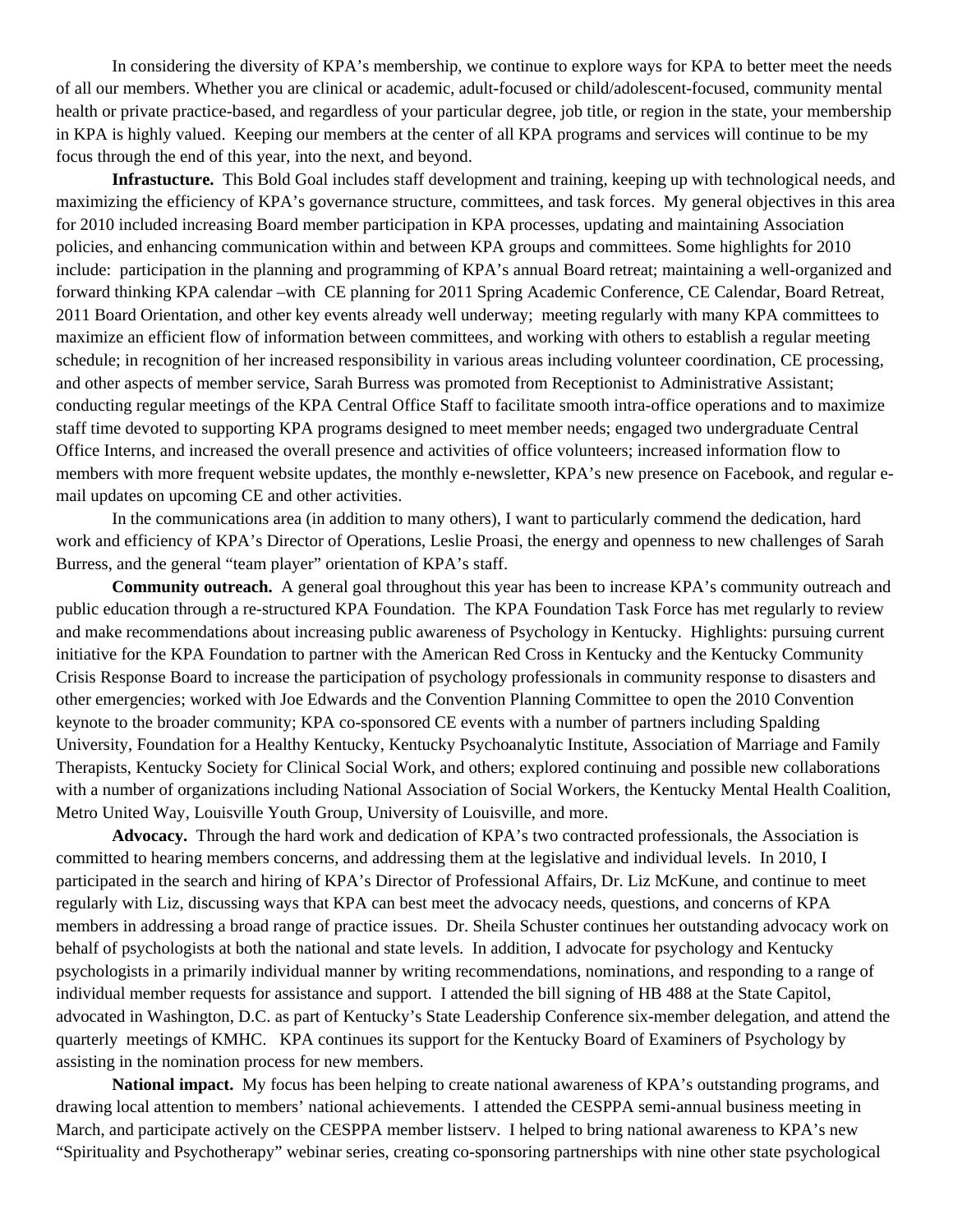associations. I was pleased to highlight national achievements, awards, and publications by many of our illustrious KPA members in the KPA newsletter and beyond. KPA received full funding for an Early Career Psychologist delegate, Sarah Honaker, to attend the 2010 State Leadership Conference. As part of Kentucky's SLC delegation, I was delighted to see Kentucky's advocacy efforts recognized in a presentation that highlighted Sheila's years of achievements.

# **Membership Report**

Leslie Proasi, Director of Operations

As of September 30, 2010 KPA has a total of 660 voting members and 412 affiliate members. The number of voting members has averaged around 630 for the past 5 years so we are very excited to see the recent growth in this category. Affiliate members are primarily undergraduate and graduate psychology students. Although the number of affiliate members has decreased over the past year this is not unusual since undergraduate students change their majors and graduate students leave for internships. A positive trend we have noticed is that many graduate student members who remain in Kentucky after graduation renew as full voting members at the early career level.

KPA has made efforts to ensure members are receiving association information in a timely manner. In the past we have relied mostly on the KPA print newsletter, The Kentucky Psychologist, to convey association information but this is proving to be an outdated system of getting up to date and relevant information to the membership in a timely manner. Therefore, with the help of Sean Reilley and the Communication Committee, we have established a bi-monthly eNewsletter which has proven to be a much more effective method of getting information out to the membership. Our goal is to show the

| wrymoeramp comparison<br><b>Full Members</b>   | 9/30/2009 | 9/30/2010      |
|------------------------------------------------|-----------|----------------|
| <b>Doctoral Members</b>                        |           |                |
| <b>Full Doctoral</b>                           | 308       | 313            |
| Early Career - Doctoral Level                  | 66        | 81             |
| <b>Total Doctoral Members</b>                  | 374       | 394            |
| Masters w/ Independent Functioning Members     | 50        | 56             |
| <b>Masters Under Supervision Members</b>       |           |                |
| Full Masters Under Supervision                 | 45        | 45             |
| Early Career - Masters Level                   | 27        | 27             |
| <b>Total Masters Under Supervision Members</b> | 72        | 72             |
| <b>Academic Members</b>                        | 87        | 95             |
| <b>Emeritus Members</b>                        |           |                |
| <b>Full Emeritus Status</b>                    | 34        | 33             |
| 1st Year Emeritus                              | 9         | 1              |
| 2nd Year Emeritus                              | $\theta$  | 9              |
| <b>Total Emeritus Members</b>                  | 43        | 43             |
| <b>TOTAL Full Members</b>                      | 626       | 660            |
|                                                |           |                |
| <b>Affiliate Members</b>                       | 9/30/2009 | 9/30/2010      |
| Undergraduate Students                         | 193       | 184            |
| <b>Graduate Students</b>                       | 211       | 188            |
| Post-Doctoral Level                            | 14        | 12             |
| Out-of-Sate                                    | 24        | 24             |
| <b>Allied Mental Health Professionals</b>      | 3         | $\overline{4}$ |
| <b>TOTAL Affiliates</b>                        | 445       | 412            |
|                                                |           |                |
| <b>OVERALL TOTAL</b>                           | 1071      | 1072           |

**Membership Comparison** 

membership that KPA is worth supporting. To ensure you are receiving this publication, along with the other KPA email alerts, you can update your email preferences which are listed within your online member profile.

# **Director of Professional Affairs Report**

Elizabeth W. McKune, Ed.D.

 This was an exciting year for the Director of Professional Affairs role. Dr. Sheila Schuster has held both the DPA and Legislative Agent roles for several years. This year, the combined position was split into two positions in March. Dr. Schuster continued in the Legislative Agent position, and I was hired to fill the DPA role. I had the opportunity to participate in the American Psychological Association's State Leadership Conference where DPA's from around the country had their annual meeting. Since then, the DPA position has primarily focused on member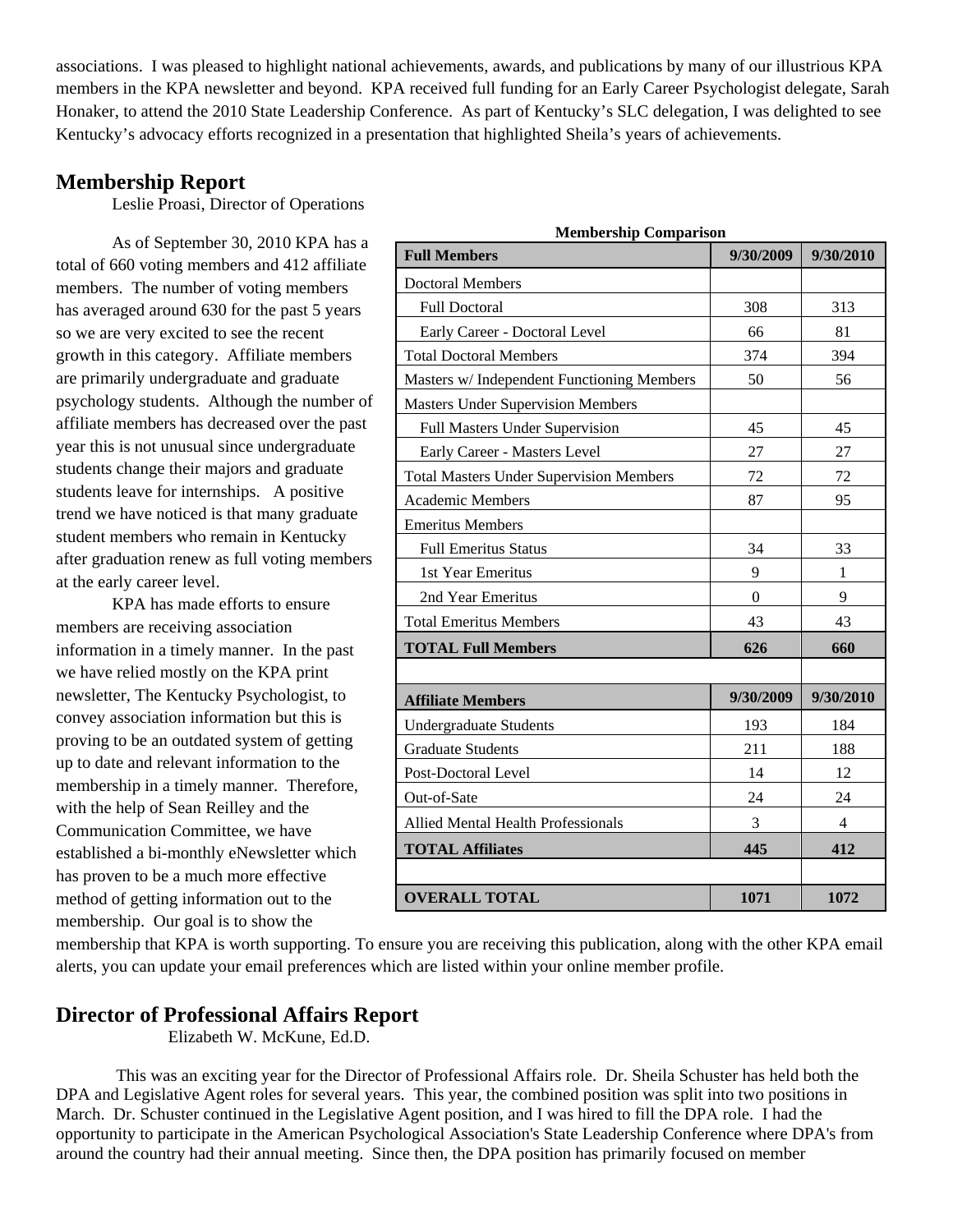consultation, meeting attendance, trainings, and outreach. A brief summary of each follows:

 **Member consultation.** The DPA has met regularly with members upon request to address a variety of issues including such topics as: challenges with specific insurers; use of health and behavioral codes; the role of the Masters clinician; reciprocity; and accessing resources. Meetings have occurred via e-mail, scheduled phone calls, and face-toface consultation. The DPA also attended a book signing and social in Jefferson County, as well as a social in the Fayette Region.

**Meetings attended.** The DPA has actively participated in a variety of meetings to build relationships. She attended the Kentucky Voices for Health (KVH) meetings including a conference call following a meeting with the Governor about health care exchanges and meetings with the Department of Insurance. The DPA has participated in APA conference calls between DPA members. She also attended a legislative hearing to support a KPA member providing expert witness testimony. Most recently, she attended a meeting with a medical director at Humana to discuss health and behavior codes. She also participated in the Collaborative Family Healthcare Association national conference held in Louisville where she was a member of the planning committee. She regularly participates in KPA Board Meetings and Executive Committee Meetings.

 **Trainings.** I will be presenting at the KPA Annual Convention.

 **Outreach.** A weekly column is "blasted" to all KPA members via e-mail that addresses issues relevant to the practice of psychology. Regular columns are also submitted for the e-newsletters and print newsletters. Monthly meetings are held with the Executive Director. Regular meetings are also held with the Legislative Agent to clarify issues and the impact on the practice of psychology. An Advisory Board was recently created that the DPA will have regular communication with to discuss issues and the impact on providers across the state. Lastly, regular participation in the DPA list-serv provides up-to-date knowledge about issues impacting the practice of psychology across the country.

 **Goals for 2011.** The DPA plans to continue maintaining open communication with the membership, board, executive director, legislative agent, and contacts in the community. The Advisory Board will continue to meet on a regular basis to provide input on member thoughts and concerns. Continued participation at the national level is imperative to help providers in Kentucky remain abreast of topics. The DPA plans to maintain an active role in assisting Kentucky in adopting a plan to reform healthcare.

# **Legislative Agent Report – Federal Advocacy Coordinator (FAC) and KPA Lobbyist**

Sheila A. Schuster, Ph.D.

As the KPA Federal Advocacy Coordinator (FAC) and Lobbyist, I serve as the point person for KPA's legislative activities at both the federal and state levels. In dealing with policy and advocacy at the federal level, I serve as a liaison between the APA Governmental Affairs Office and the KPA Board and members who are interested in advocacy for psychology at the Federal policy level. At the state level, it is my job to be a liaison for the Board and members with policy-makers in Frankfort, both legislative and administrative. In these positions, I also serve as the facilitator of communication and coordinator of advocacy activities with other mental health and health care organizations and coalitions. Both FAC and Lobbyist activities are conducted with the goal of enhancing the public good by educating policy-makers and the public about psychology, improving reimbursement for psychological services and promoting and protecting the practice of psychology.

 **2010 accomplishments – state**. KPA successfully advocated for the passage of HB 488 to alter the sequence of doctoral training and licensure to afford an opportunity for full licensure at an earlier point in time. Working with the KY Board of Examiners of Psychology, the legislation also included other revisions to KRS 319 requested by the licensure board. KPA successfully amended proposed legislation to license practitioners of Applied Behavior Analysis so that the practice of psychology was protected. Working in coalitions with other organizations, KPA advocated for increased funding for public-sector mental health agencies and for higher education. A broad social justice and health care policy agenda were targeted for advocacy by psychologists and others partnering in coalitions with KPA.

 **2010 accomplishments – federal**: The federal mental health & substance abuse parity legislation went into effect on January 1, 2010; the legislation was the result of intensive advocacy by psychologists in Kentucky and across the nation. The passage of the federal health care reform law – the Patient Protection & Affordable Care Act (PPACA) – was accomplished on March 23, 2010 with the input and advocacy of psychologists nationwide. KPA leadership is very involved in statewide efforts to assure that Kentucky takes advantage of every opportunity to implement PPACA to the fullest, particularly with regard to increased access to behavioral health services, full inclusion of psychologists as providers and a benefit package with parity for mental health/addiction services.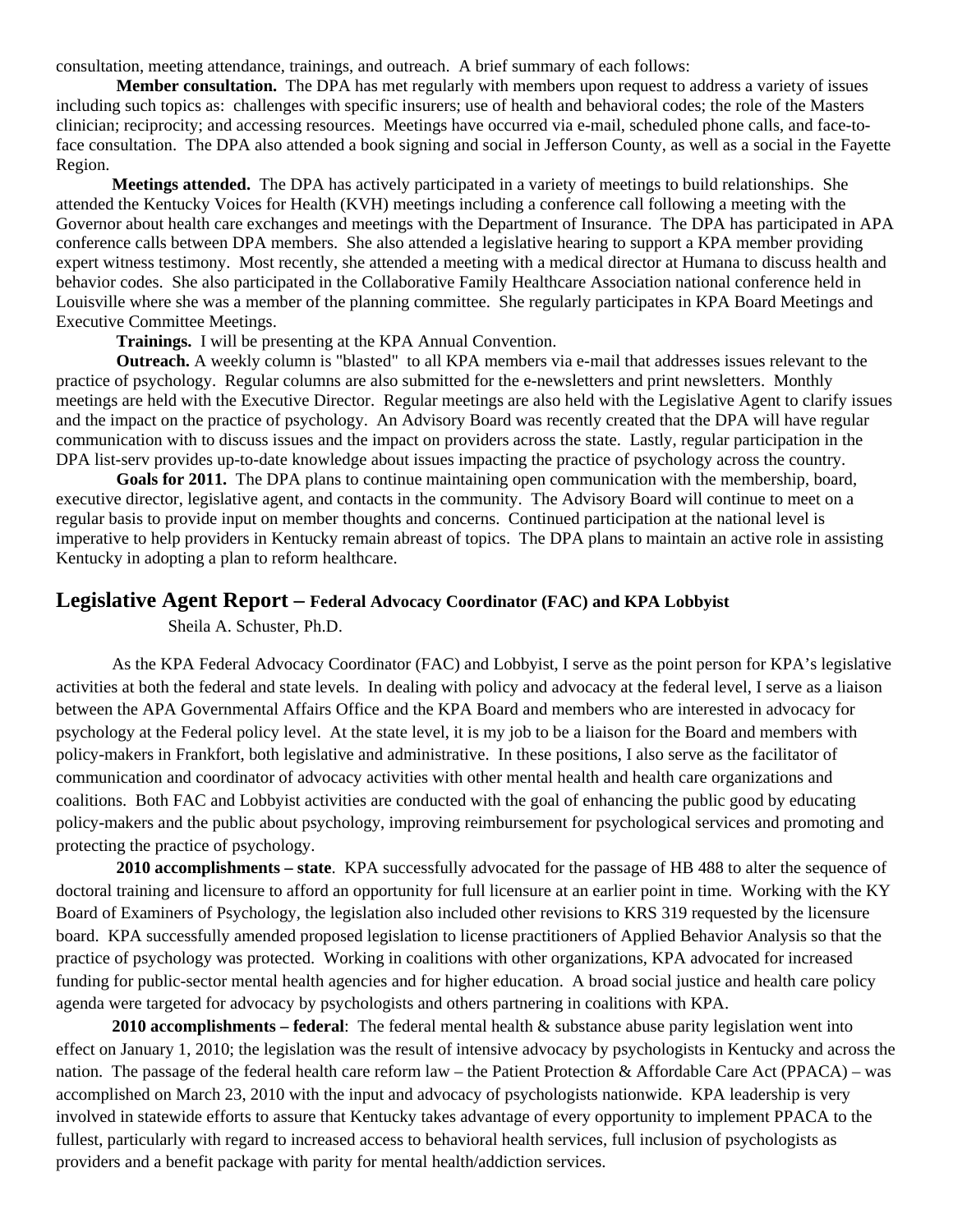**2011 goals**: State-level goals are: Education of KPA members and students on the provisions of PPACA, the implications for them and for their clients, and opportunities for advocacy around implementation of the law. Also, continued work with the KY Mental Health Coalition to pass legislation precluding the use of the death penalty for individuals with severe mental illness. Federal advocacy goals are: inclusion of psychologists in integrated and primary care, and restoration of proposed cuts to Medicare reimbursement for psychological services. A priority goal will be to improve the participation of KPA members and students in advocacy efforts at both the federal and state levels.

 **Additional comments**: KPA members or students who are interested in shadowing in Frankfort during the 2011 legislative session and/or in receiving federal action alerts from APA, should contact the FAC and Lobbyist at advocacyaction@bellsouth.net. Please join the KPA Grassroots Advocacy Network (GRAN) by noting your interest in your Member Profile online.

# **KPA Board Representative Reports**

# **Regional Representative Reports**

**Central region**. Elected representative: Scott Doyel, M.A. The Central Rep serves as a liaison between the KPA Board and psychologists in the central region of the state.

*2010 activities.* Networked with membership, particularly by welcoming those who were new to KPA and contacting those who had allowed their membership to lapse.

2011 goals. Continued networking with members and potential members in the central region. Be of service to the Board through participation in in-person activities, list-servs, emails, and other remote opportunities.

**Eastern region**. Elected representative: Gerald Walker, Psy.D. As Eastern Kentucky Board Representative I have attempted to get more CEU's offered in our Region. I have contacted new members by e-mail or phone to introduce myself and welcome them to KPA. I have been active on the Membership Committee and served as a KPA Ambassador.

2010 activities. On October 8<sup>th</sup> 6 CE's were offered at Natural Bridge State Park and a social for mental health professionals from Eastern Kentucky followed.

2011 goals. In 2011, I will continue to serve as representative and liaison for Eastern Kentucky psychologists and support increased awareness of KPA and membership issues. I look forward to new CE events in the region.

*Additional comments***.** Please contact me if I can assist you with your development as a psychologist in Eastern Kentucky. In the rural communities mental health providers need to work together to provide needed services with limited resources. I currently teach at Berea College and was active in the spring academic conference. I support the training of new psychologists in Eastern Kentucky. There is a great need for training of new psychologists and practitioners in this rural region of the state.

**Fayette region.** Appointed interim representative: Jennifer Sutherland , M.S., Ed.S. My primary role is to serve as a liaison between KPA members and the KPA Board. I provide opportunities for members to express opinions and/or concerns to the KPA Board, maintain communication with my region, and hold a yearly social event.

*2010 goals and activities.* To provide representation for KPA's greater Fayette region members to the KPA Board, welcome new members, and encourage present members to maintain their membership in KPA. I contacted each new member to welcome them to KPA, contacted lapsed members to inquire about reasons for non-renewal and encouraged them to renew. I held bimonthly child/adolescent breakfast gatherings for region members. I held a social event in September for region members at Art Shechet's and Marilyn Robie's home. This was a "cocktail party" type event with the opportunity to earn 1 free CE. I contacted members whose KPA join dates were unknown. I attended monthly membership committee meetings via phone. I encouraged KPA members to attend 2010 Convention and take advantage of the social/networking opportunities available. I promoted use of the regional listserv.

*2011 goals.* Please see the Membership Committee's goals for the coming year. I will plan a big yearly social event. I will consider additional opportunities for socializing/networking in our region if there is interest (similar to bimonthly child/adolescent breakfast meetings). I will maintain contact with new, returning, and lapsed KPA members and continue to serve as liaison between KPA board and regional members. I will remain active on the Membership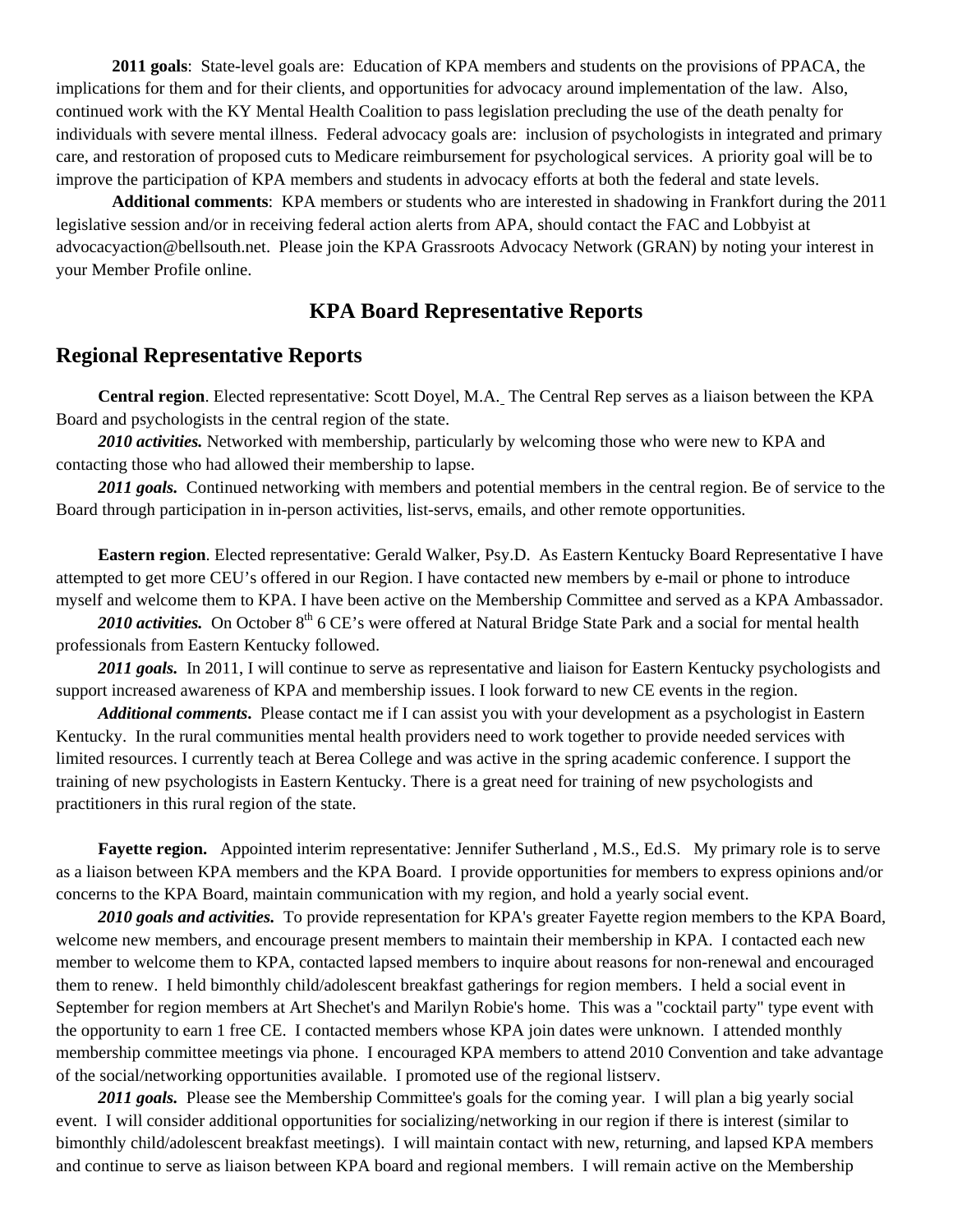Committee and attend monthly meetings. Facilitate CE committee's ability to hold CE events in our region. Assist Convention Committee for 2011 in any way I can since 2011 Convention will be held in Lexington.

**Greater Jefferson region**. Elected representative: Benjamin Birkby, Psy.D. In my role as the Greater Jefferson Representative I communicate with area members and learn about predominant issues that affect our region, and then convey these issues to the KPA Board; I assist with retention and recruitment of area members; I publicize "announcements of interest" for area members; I work with the KPA Ambassador Program; and, I assist the KPA Central Office with CE and other events held in the region.

*2010 activities.* I made available a brief web-based survey to all Jefferson Region members as part of my effort to learn about the issues affecting our region, and communicated the main findings to the Jefferson Region membership as well as the KPA Board. I welcomed new Jefferson Region members. I contacted area members who had not renewed their membership to find out their reasons for not renewing and encouraged them to renew. I planned and hosted a book signing/social event for Jefferson Region members (and others) at the Spalding Mansion in Louisville. I responded to various concerns (via email or phone) raised by Jefferson Region members. I communicated with Greater Jefferson members via the listserv about general items of interest (e.g. upcoming local CE events). And, I participated in monthly Membership Committee teleconferences.

*2011 goals.* Maintain communication with Greater Jefferson Region members and work hard to represent their interests to the Board. Plan and host another social event for area members. Promote greater use of the regional listserv. Continue to welcome new members and contact lapsed members. Serve as a mentor to new, incoming Board members.

**Northern region.** Elected representative: Andrea Evans. Psy.D.

**Western region.** Elected representative: Ed Morris, Ph. D. The purpose and focus of the Western Region Representative is to further the interests of psychologists in the western part of Kentucky.

*2010 activities.* Recruited new members at Owensboro area meetings, planned area psychologist luncheon for September, contacted and welcomed new KPA members. In June we hosted the *Western Regional KPA Conference* in Owensboro. With almost fifty attendees, we had a successful conference that was very well received. We had eight presentations that were very well done thanks to a very generous group of KPA members.

*2011 goals.* Recruit more Western Kentucky Psychologists to KPA, inform Western Region Psychologists of the relevance of KPA to their work.

#### **Interest Section Representative Reports**

**Child/adolescent interest section.** Elected representative: Felicia D. Smith, Ph.D. The Child and Adolescent Section is a special interest section that promotes initiatives for psychologists who focus on children and adolescents in their practice and in academia. The primary aims of this section are to address the interests of child and adolescent psychologists and to provide a medium for mutual support among colleagues. The section's representative holds a voting position on the Board of Directors. KPA members can join the section by selecting the Child and Adolescent Interest Section option through the online KPA member profile. The section welcomes new ideas from members and member involvement in carrying out activities of the section.

*2010 activities and accomplishments.* The Child & Adolescent section has supported ongoing, regular "Card Swap" gatherings among Lexington area section members. In September, an initial "Meet and Greet" gathering was held among Louisville area section members. Finally, the active use of the Child and Adolescent Section listserv has allowed a vehicle for networking, professional inquiries, and state-wide communications.

*2011 goals.* An overarching goal for 2011 is to promote the involvement and participation in section and KPA activities among section members across the state of KY. In doing so, the section seeks to identify section members across KY regions to serve as liaisons to engage local members in KPA initiatives, communicate member interests, and to coordinate section activities. Additionally, the section plans to support the establishment of regular gatherings among section members across all regions of the state.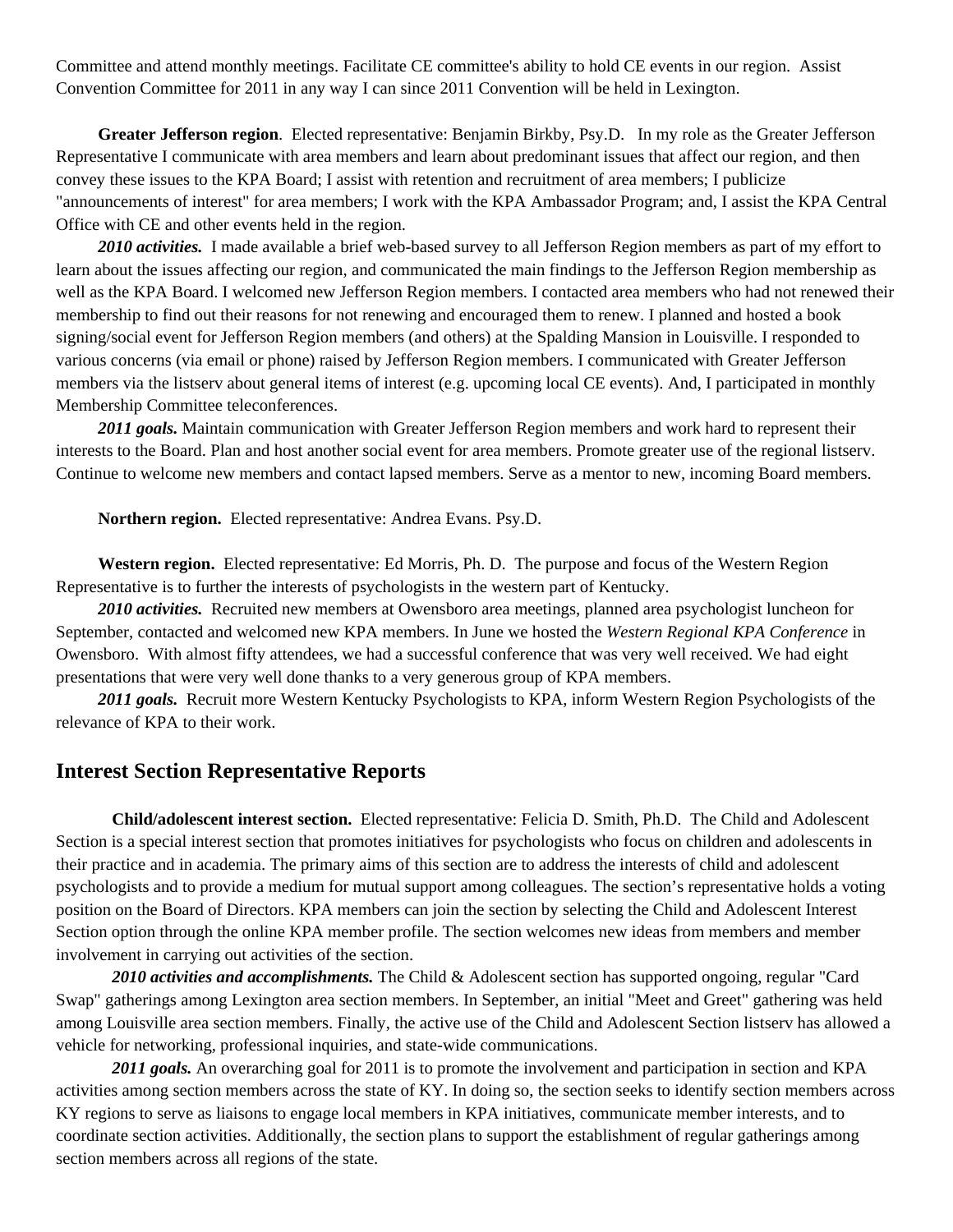**Clinical interest section.** Elected representative: Charles Webb, Psy.D. My purpose as the Clinical Interest Section Representative is to coordinate the functioning of the members of this listserv and represent this listserv on the KPA board.

 *2010 activities.* Corresponded with and welcomed about 14 new clinical listserv members by e-mail; sent out a survey to all clinical listserv members regarding needs and suggestions to improve listserv; sent the summary of the collected data from the listserv survey from nine responses that were received in March 2010 to the KPA Board and clinical listserv members; attended the KPA Board retreat in June, 2010; attended two KPA board meetings in March and September 2010 and submitted quarterly reports; sent a summary of the March KPA board retreat to clinical interest section members; provided feedback for the executive director's evaluation; submitted budget request for \$60 to KPA Board for clinical interest section "get together" at 2011 KPA convention; have checked on sponsorship of Rivendell for the 2010 KPA convention and began soliciting for KPA Foundation silent auction.

*2011 goals.* Attend the KPA board retreat and quarterly KPA board meetings in 2011; contact Chair of KPA Convention in 2011 to coordinate clinical interest section "get together" at 2011 KPA Convention; continue to solicit for silent auction for 2010 KPA convention; continue to welcome new KPA clinical interest section members by e-mail and coordinate listserv; send a summary of June KPA Board retreat to clinical interest section members.

*Additional comments***.** Feedback and suggestions on how to improve the clinical interest section and use of the listserv from its members are welcomed and encouraged.

**Education and training interest section.** Elected representative: Steve Katsikas, Ph.D.

*2010 activities.* Scheduled KPA co-sponsored workshops; sent e-mails to new interest group members; met with KPA Foundation Task Force to explore the synergistic roles of the Education and Training Interest Section and the KPA Foundation; worked with Academic and Science/Research board representatives to co-chair the 2011 Spring Academic Conference planning committee.

*2011 goals.* Facilitate smooth transition of the new Education and Training Interest Section representative. Continue work with the 2011 Spring Academic Conference planning.

**Health psychology interest section.** Appointed interim representative: Brian Monsma, Ph.D.

**Science and research interest section.** Elected representative: Jamie Studts, Ph.D.The purpose of the Science and Research Interest Section is to represent and support KPA members who share interests in the science of psychology and/or research in general.

*2010 activities and accomplishments.* The primary accomplishment for the year has been to formalize the interest section's support of the Spring Academic Conference. Given that this has been the first year for the interest section, another accomplishment has been to integrate into the KPA structure and practices. The section has also promptly greeted all new members and provided encouragement to offer ideas for interest section activities or needs.

2011 goals. The goals for the coming year will be (1) to continue to provide support for the Spring Academic Conference, (2) to identify opportunities to support members of the interest section, (3) to expand relevant use of the section listserv, and (4) to increase awareness of this new section among the KPA membership.

*Additional comments***.** As a new interest section, we would welcome new members as well as any feedback or ideas regarding how the interest section could be most helpful to members.

# **KPA Member Category Board Representative Reports**

**Academic members.** Elected representative: Pam Cartor, Ph.D. The role of the academic representative is to represent the interests of academic members to the KPA Board, and to serve as a liaison and resource for academic members.

*2010 activities and accomplishments.* This year's annual Spring Academic Conference (SAC), sponsored by KPA Foundation, was another success with a record attendance of more than 250 participants. A new addition to this year's conference was the "Psychologist on Parade" where students could meet with psychologists from a range of specialties, interests, and careers. In addition to serving on the SAC planning committee, I served as a member of the KPA Foundation Task Force, developed a listserv for chairs of the psychology departments in Kentucky, and started a discussion looking at the possibility of a dual membership option for Academic members who also participate in limited clinical practice.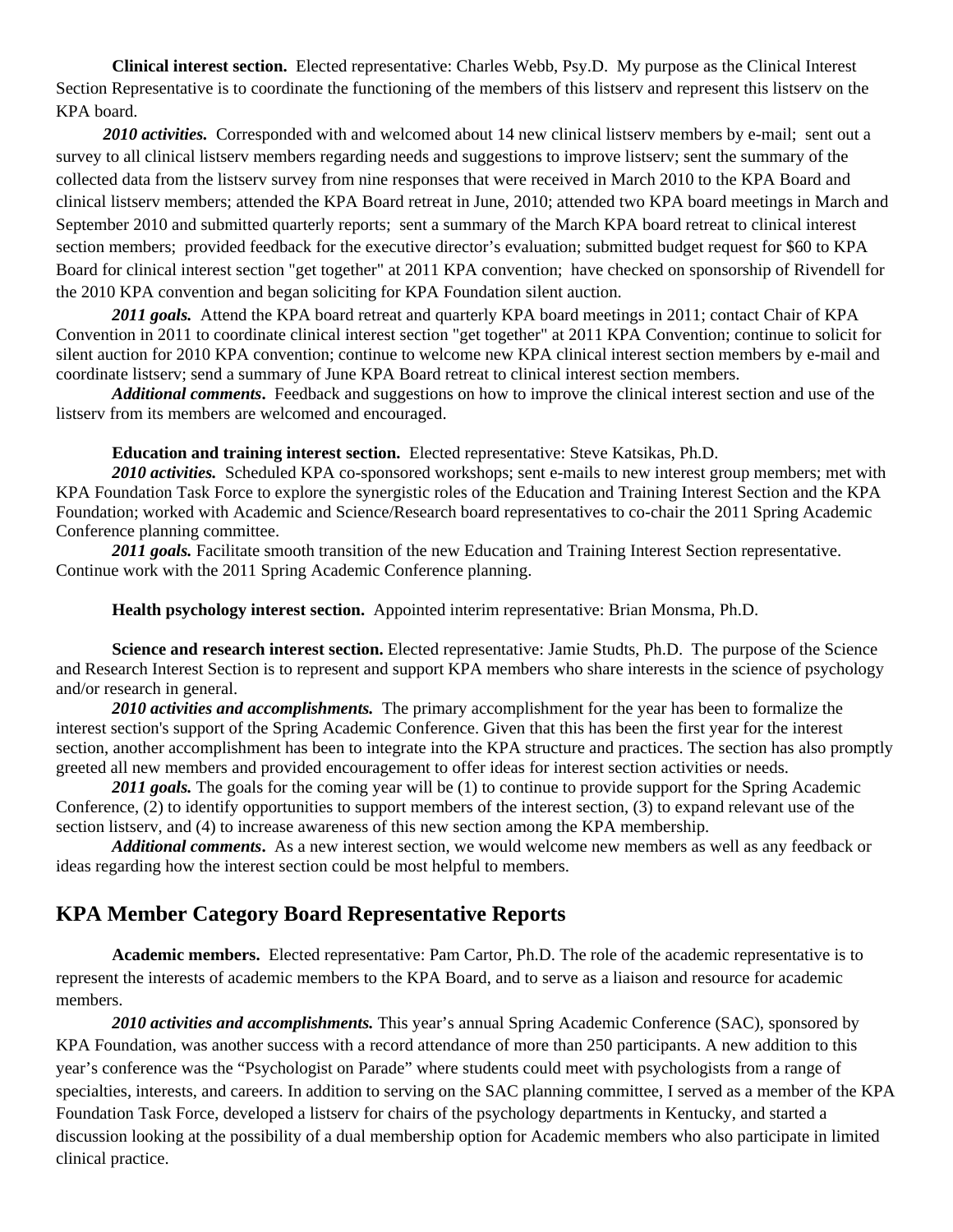*2011 goals.* Planning for the 2011 Spring Academic Conference has started. Next year's conference will be at Kentucky State University on March 26th and will include a workshop specifically for faculty.

**KPA Graduate Students (KPAGS).** Appointed interim representative for 2010, and elected representative for 2011: Erica Weber. I am honored to have recently been appointed to finish out the 2010 term as the KPAGS representative.

*2011 goals.* I plan to start a KPAGS committee with representatives from psychology programs across the state to better serve the needs and interests of graduate students, and to increase KPA membership among this cohort. My goal is to create a network of graduate students in Kentucky and act as a liaison by providing ways in which members can become involved with interest groups at the state and national level. I hope to communicate the myriad of opportunities available through KPA and its vast network of professionals and students, in order to provide graduate students with the resources to pursue success and fulfillment in their future career.

 **Master's representative.** Elected representative: Debborah M. Arnold, M.A. The Master's Representative position on the KPA Board serves as a voice for professionals credentialed at the Master's level. This is a permanent position with full voting privileges.

*2010 activities and accomplishments*. I was elected and began my term on the KPA board beginning March 2010; therefore the activities for 2010 are somewhat limited. I contacted and sent welcome e-mails to all new Master's level KPA members approved from March 2010 to present. Provided two informational emails to all Master level members regarding KPA activities and initiatives. Serving in the role of liaison between Master's members and the KPA Board, actively solicited issues and concerns from MA members prior to KPA Board meetings and presented those to KPA Board Chair.

*2011 goals.* 1) To ensure any specific issues impacting Master level practitioners are professional and intelligently presented and addressed through appropriate channels. 2) Maintain contact and facilitate KPA networking with college and universities that offer terminal master degrees.

# **KPA Committee, Liaison, and Task Force Reports**

# **Committees**

**Business of Practice Network.** Appointed representative: Elizabeth W. McKune, Ed.D. Committee members: Pamela Cotton, Ph.D., Joe Edwards, Psy. D., Kelly McGraw-Browning, Psy.D., and Kate Voorhees, Psy.D.

*Overview.* The Business of Practice Network (BOPN) Committee has a dual mission of providing a resource to the community about the link between employee health and organizational performance, as well as providing a resource to psychologists about issues impacting the business of practicing psychology. Typically, the committee awards state-level winners of the Psychologically Healthy Workplace Awards on a bi-annual basis. The criteria for the awards are the same as the American Psychological Association's National Psychologically Healthy Workplace Awards. The award program highlights a variety of workplaces, large and small, profit and non-profit, in diverse geographical settings.

*2010 activities*. Liz McKune serves as on the American Psychological Association Business of Practice Network Steering Committee. She attended the annual meeting and assisted with reviewing nominations for the APA National Psychologically Healthy Workplace and Best Practices Awards. A presentation was made about the PHWA at the Northern Kentucky Chamber of Commerce Meeting. Dr. McKune attended a conference where managers of wellness programs were informed about the PHWA.

*2011 goals.* A tentative date for the Bi-Annual Business of Practice Conference has been set for May 20, 2010. An additional goal is to increase the number of nominees for local and national recognition of their psychologically healthy workplace practices.

*Additional comments*. The BOPN committee is open to new members. Please contact Liz McKune at lmckune@kpa.org if you are interested in participating.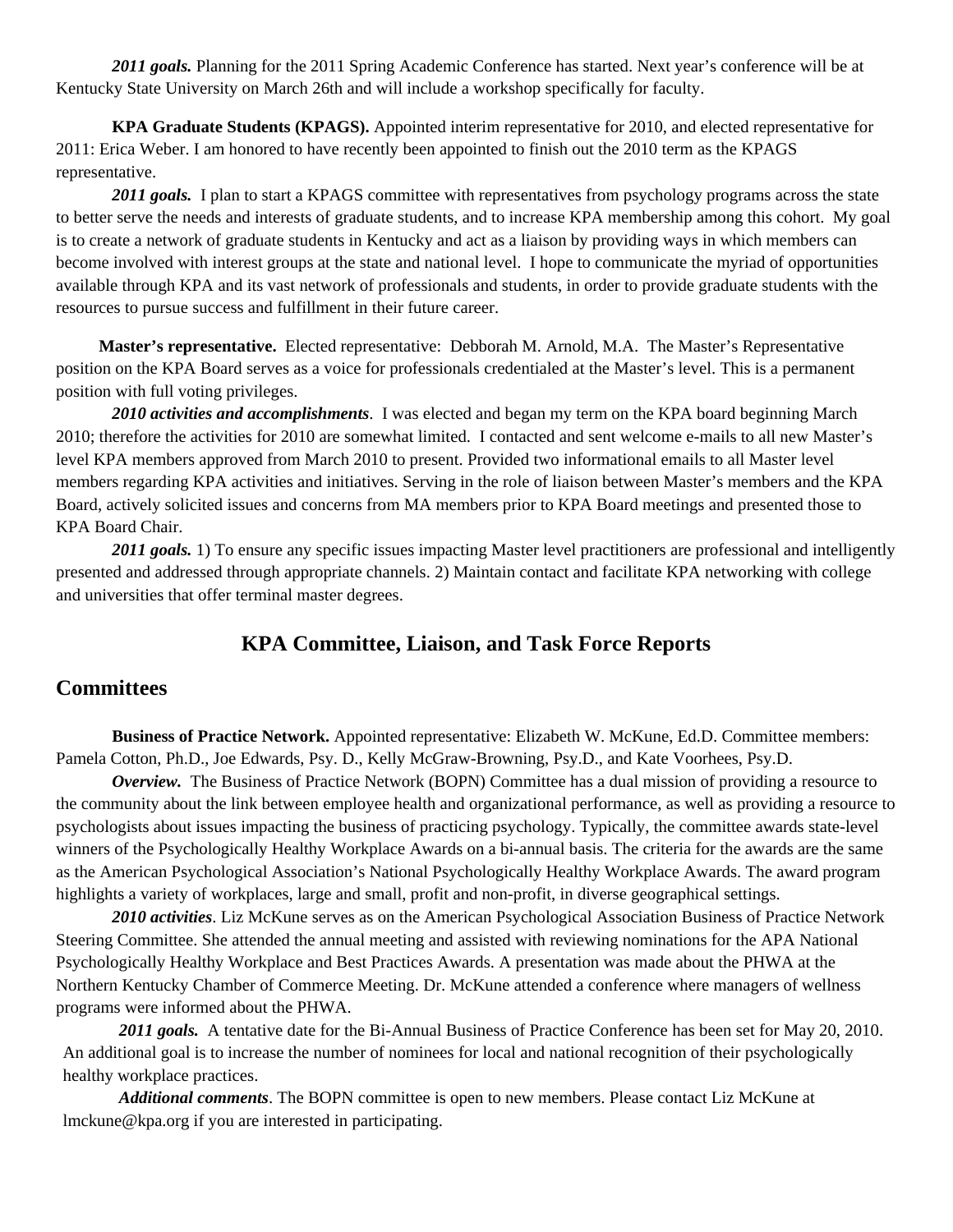**Communications Committee.** Chair:Sean Reilley, Ph.D. Members: Chuck Webb, Angela Lucas, Leslie Proasi, Brenda Nash, Jennifer Burleson, Tony Sheppard, Irene Kostiwa, Lisa Willner.

*Overview.* The current focus is of the Communication Committee is to enhance communications between and among the KPA organization and its membership. The primary workload of the committee involves developing and sending out KPA E-Newsletters, preparing KPA's flagship periodical, the Kentucky Psychologist, and creating new content and updates to the KPA Website.

 *2010 activities and accomplishments.* Prepared and edited two issues of the Kentucky Psychologist for distribution to the membership. Enhanced KPA e-Newsletter including increased distribution (seven issues a year, broadened scope of content and formatting, and included advertising options. As a result, KPA send regular updates to 2000+ members about different aspects of the organization in a more efficient and cost effective manner. Updated some content for the KPA Early Career Psychologists and "KPA Members in the Media" webpages for the Public Education Committee to highlight the print and radio contributions of KPA Members across the Commonwealth.

2011 goals. Explore more efficient means for videoconferencing for meetings. Continue to enhance and expand KPA E-newsletters and the Kentucky Psychologist to increase the breadth of communications to and from the membership. Develop a Social Media Policy.

**Continuing Education Program Development Committee.** Chair: Kaveh Zamanian, Ph.D. Members: Lisa Cheney, Psy.D.; Jennifer Day, Psy.D.; Laurie Grimes, Ph.D.; Sean Reilley, Ph.D.; Steven Stratton, Ph.D.; Amy Wendell, Psy.D. and Venice Anderson.

*Overview.* The Continuing Education Committee is dedicated to developing, facilitating, and offering a range of continuing education presentations throughout each year to students and professionals within the field of psychology. We strive to be in tune with the training needs of practitioners in the field, and respond to these requests with meaningful and appropriate CE offerings.

*2010 activities and accomplishments.*Collected and reviewed member survey from the KPA convention and compiled a list of topics of speakers for workshops. Discussed co-sponsorship events and logistics of securing speakers and scheduling events. Also discussed and started working toward offering the required CE workshops as regular events on the calendar. Developed a list of national and international presenters ("big speaker") for larger CE events to be held on alternating calendar years. We hope that such events could attract a larger audience that would offer an opportunity to showcase KPA and potentially reach to broader audience (e.g. LCSW, Marriage and Family therapists, etc.). In response to requests from practicing professionals, we implemented a new format for workshops where an additional 1.5 hours of CE training was offered following the presentation. This was done in an effort to offer an opportunity to discuss and conceptualize case material and ground didactic material in practical experience.

Developed and offered the following list of workshops in 2010

- 1. KPA Co-sponsored Event Perinatal Mood Disorders: Components of Care
- 2. Developed and offered Webinar on treatment of children and adult sleep disorders
- 3. The ABC's of CBT with Kids: Principles and Clinical Application
- 4. Spring Academic Conference
- 5. Issues in Advanced Supervision
- 6. Narrative Storytelling: Facilitating Secure Attachments
- 7. "Take a TO, Baby!" Using Time-Out Technology for Ourselves and Our Children
- 8. Impasse or Opportunity: Clinical Use of Transference and Counter-transference Phenomenon
- 9. 13-Part Spirituality Webinar Series

Secured a broad range of presenters and workshops for a very full and eclectic 2011 CE calendar.

#### **See KPA website and Convention 2011 CE Handouts for details of 2011 CE Calendar!!**

2011 goals. To identify and secure topics and presenters for the 2012 CE calendar. Discuss strategies for engaging KPA members who may be interested in presenting workshops. Ongoing effort to identify co-sponsors for various CE events, specifically looking to connect with various academic institutions as a way of bridging the divide between clinical and research psychologists. Discuss succession planning for the Chair position of the CE committee and ongoing recruitment of active members. To begin working on the 2013 calendar.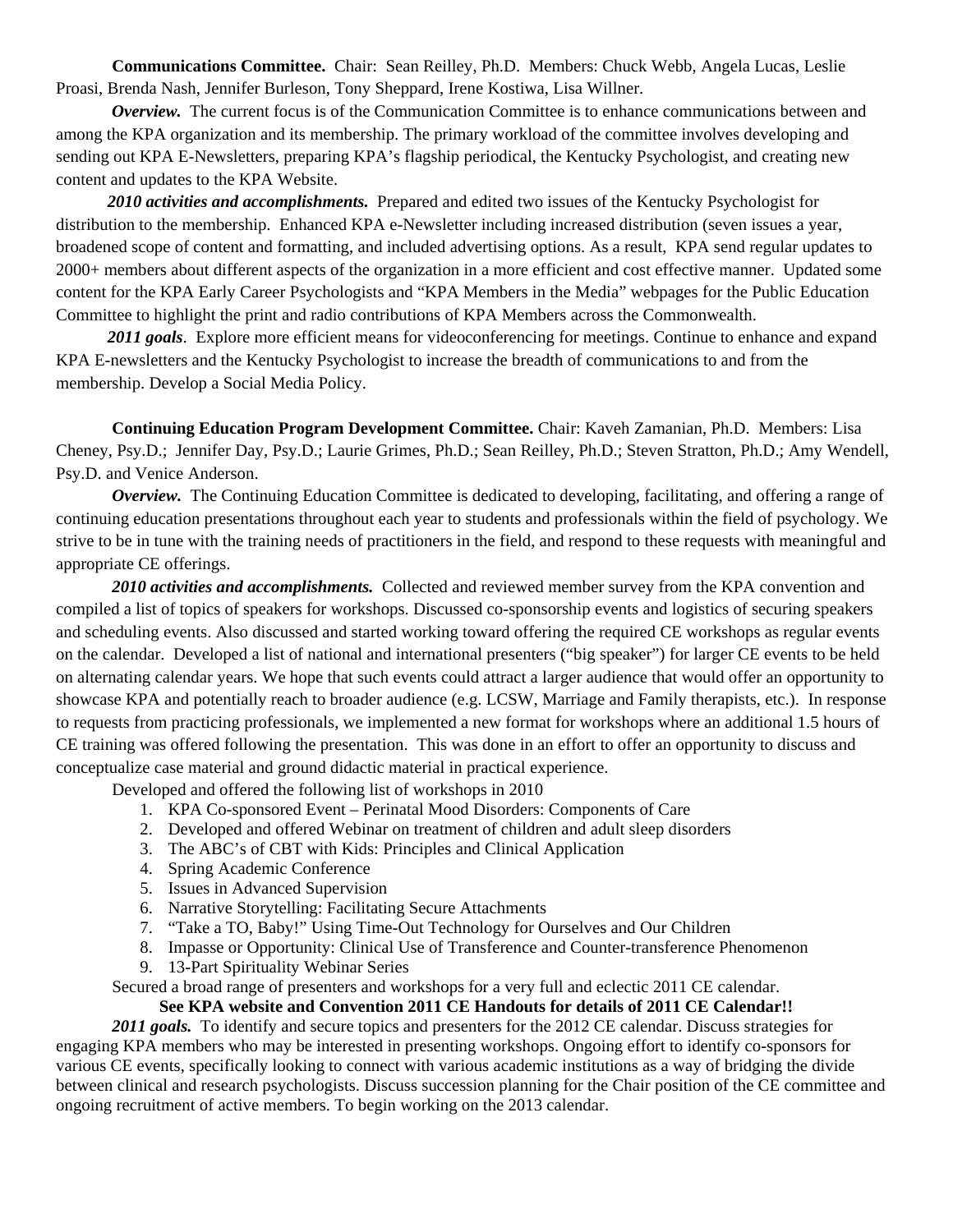#### **Diversity Committee.** Chair: Felicia Smith, Ph.D.

*2010 activities and accomplishments.*Participated in KPA Convention committee to support diversity-related content in 2010 convention programming. The Convention will include 3 diversity-related presentations. Identified two KPA members to support the development of a KPA Diversity Policy.

2011 goals. Explore beginning a listserv for the KPA members interested in diversity-related topics; recruit an identified committee; attend quarterly KPA board meetings.

**Early Career Psychologists Committee.** Co-Chairs: Sarah Morsbach Honaker, Ph.D. and Jessica Beal Korhonen, Psy.D. Members: Heather Bass, Psy.D., Lois Doan MS, Anna Duncan, M.S., Karen Hutcheson, Psy.D., Mindy Isaacs, Ph.D., Kristy Keefe, Psy.D., Jennifer Glover-Richardson, M.S., LPA, Jemma Rosen-Webb, Psy.D., Nina Schneider Ph.D., Heather Willis Psy.D.

2010 activities and accomplishments. The committee met regularly, with new members recruited from across the state. Created sub-committee descriptions and assigned new members to sub-committees. Reviewed feedback from first year mentoring program, and implemented second year mentoring program, with twelve pairs participating. Created leadership transition plan. Submitted newsletter articles. Contacted new ECP KPA members. Maintained ECP Facebook page. Louisville peer supervision group is active and meeting monthly. Staff ECP information table at Convention.

2011 goals. Continue work with KBEP to create document guiding individuals through the licensure process. Create congratulatory cards from the ECP Committee for newly licensed professionals. Continue monitoring interest in peer supervision groups and facilitate connections among members. Continued contributions to KPA print and enewsletters. Implement leadership transition plan.

**Ethics Committee.** Chair: Kimberly McClanahan, Ph.D. Vice Chair: Joni Caldwell, Ph.D. Members: Patricia Burke, Ph.D., Donald Crowe, Ph.D., Jacqueline Graven, Psy.D., Bill Meegan, Ph.D., Charles Morgan, Ph.D., Sharon Turpin, M.S., Cay Shawler, M.S., Carmen Ramirez-Walker, Student Representative, Benjamin Birkby, Psy.D. Consulting Member: Ken Lombart, Psy.D.

*Overview.* The fundamental objective of the KPA Ethics Committee is to assist psychologists in maintaining ethical conduct at the highest professional level. The committee works toward this objective by educating members of KPA concerning ethical principles and standards and by working with KPA in achieving its objectives as reflected in the KPA by-laws. The primary role of the committee is to provide education and consultation to KPA members.

*2010 activities and accomplishments.*A large number of formal requests for consultation from KPA members were received. The committee responded in a timely manner (within 5 working days) to all requests. Two presentations were made by committee members in Lexington and Owensboro on the topic of colleague assistance and self-care. The title of this presentation was: "Stopping the Slide from Stress to Distress: Colleague Assistance and other Methods for Maintaining Psychologist Health." Two articles were published in the KPA Newsletter. The topics were: "Ethics, Law & Workplace" by Sharon Turpin, and "What's on Your Profile" by Colbi Sutton. A new feature of the online newsletter is called "Q&A on Current Issues in Ethics," where results of recent consultations are published, with full permission of the member who utilized the service. The committee continues its work on developing plans for a Colleague Assistance Program, and is presenting the initial fruits of its work at the Annual Convention in November 2010.

2011 goals. Continue to respond to formal consultation requests in a timely manner. Present ethics-related brief workshops around the state, as requested. Submit ethics-related articles for publication in each KPA newsletter. Engage in other activities, as needed or requested, which meet the overall objectives of the Ethics Committee as it functions within KPA. Particular emphasis at present remains the development of a Colleague Assistance Program appropriate for Kentucky psychologists.

*Additional comments.* The Ethics Committee is open for new membership at this time.

**Membership Committee.** Chair: Debborah Arnold, M.A. Members: Ben Birkby, Psy.D., Heather Bass, Psy.D., Scott Doyel, M.A., Andrea Evans, Psy.D., Ed Morris, Ph.D., Robin Sublett, Ph.D., David Susman, Ph.D., Jennifer Sutherland, M.S., Gerald Walker, Psy.D., Lisa Willner, Ph.D.

*Overview.* The Membership Committee is dedicated to developing and facilitating implementation of strategic initiatives that align with the KPA Bold Goals of: improving member recruitment and retention, striving for excellence in member services, nurturing connections to early career and future psychologist, creating an inclusive environment that welcomes all psychologist, and expanding networking and connection opportunities. The Committee is comprised of the Regional Representatives, KPA Ambassadors Liaison, and others.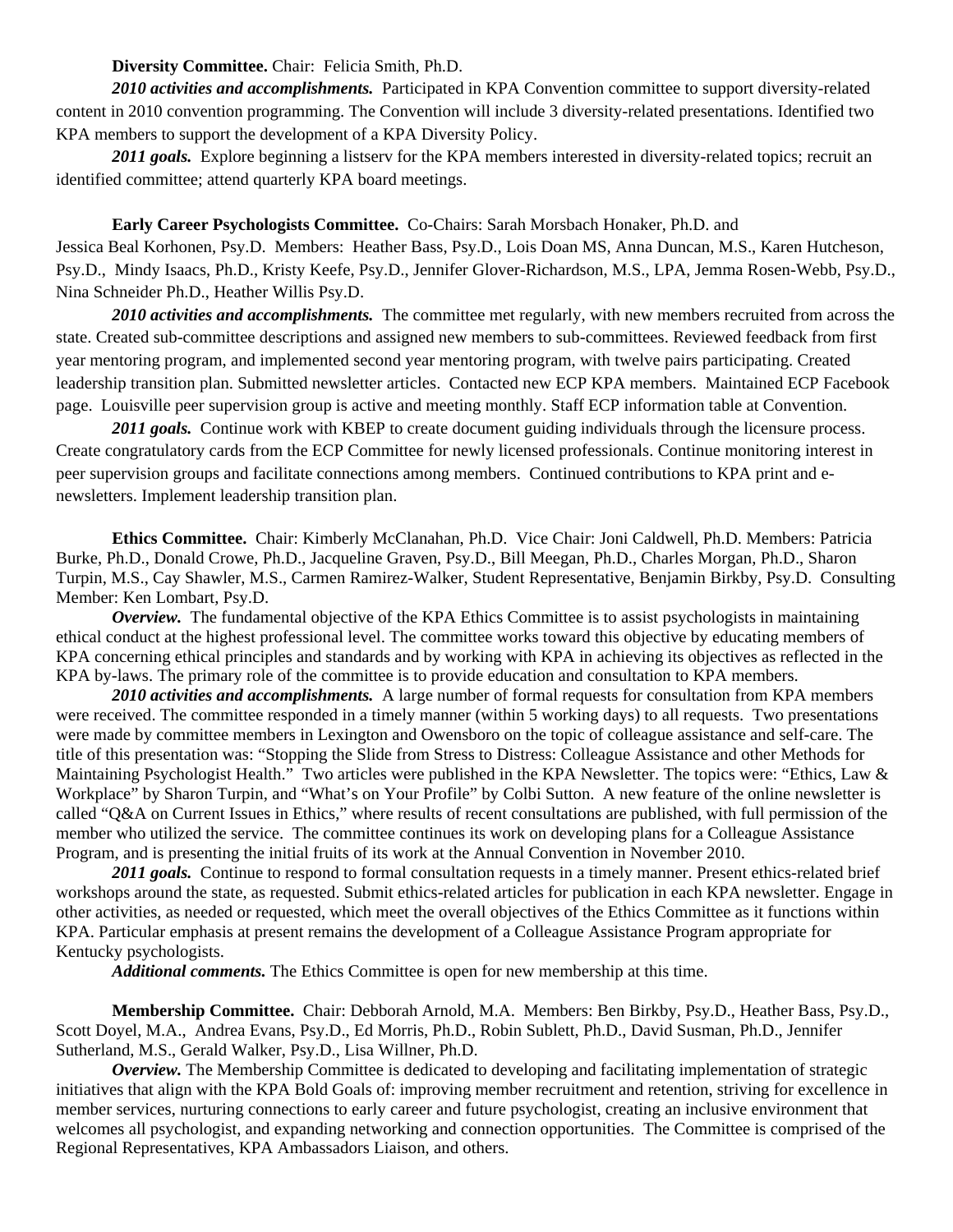*2010 activities and accomplishments***.** Implemented Monthly meetings via conference call. Committee is now actively engaged. Membership Committee has reviewed KPA Policies as requested by the Executive Committee and provided recommendations. The Board passed a new policy for new member review. Please refer to the Regional Representatives for specific regional accomplishments and activities.

*2011 goals.* 1) Each Regional Representative will host a minimum of one social event per year. 2) The membership committee will explore interest and opportunities regarding implementing an "affinity" program as a retention initiative. 3) Membership Committee will facilitate opportunities for KPA members to network with the American Red Cross and the Kentucky Community Crisis Response Board to provide KPA members an avenue to participate in behavioral health responses to disasters and/or critical incidents.

#### **Public Education Campaign Committee.** Chair: Patrick Pössel, Dr. rer. soc.

*Overview.* The Public Education Campaign Committees (PECC) have been established in partnership with APA and state associations like the KPA, both as a public service and to educate the public about the value of psychology. To reach these goals, the PECCs use two different tools.

First, the PECC coordinates media contacts and reaches out to the media to promote an accurate picture of psychology as profession and psychological services (see our KPA Members in the Media webpage:

http://www.kpa.org/displaycommon.cfm?an=1&subarticlenbr=384). Second the PECCs promote campaigns designed by APA to reach out to the public through coordinated events on local and national levels and wide-reaching media coverage. The most recent campaign focuses on the Mind/Body connection (i.e., obesity, heart disease, and stress) and educates the public about how psychologists can help to fight unhealthy lifestyle forces. APA has not only developed material (incl. PowerPoint material, tips for discussions with the audience, material to hand out) for short (about 1 hour) presentations but has also partnered with the YMCA allowing PECC Members to give the prepared presentations in their local YMCA facilities.

*2010 activities and accomplishments.*Since September 2009, I placed 10 KPA members in the radio show *Let's Talk,* four KPA members in the radio show *State of Affairs*, one topic in the radio show *State of Affairs* launched, five topics suggested to the producers of "State-of-affairs", and provided two KPA members with the opportunity to write articles in the Medical News. In addition, the PECC launched a blog.

2011 goals: (1) Organize a PEC committee. (2) Expand on the connection to "State of Affairs" on public radio. The goals are (a) to become more successful in launching topics our profession has expertees in on that show. (3) Promote the blog the PECC established. (4) Organize in collaboration with the Ambassador program and local YMCA's the public education campaign.

*Additional comments:* You probably wonder 'why should I become involved in the PECC?' Although the PECC is not a referral campaign, many colleagues nationwide say that the increased visibility of doing grassroots outreach has provided them with the kind of recognition that has proved helpful in marketing their practice. For example, giving a PowerPoint presentation prepared by APA at your local YMCA opens the door for you to meet people who are interested in seeking psychological support but have not seriously considered the option so far. In addition, you will be able to expand your professional network to other psychologists and organizations throughout the state and nation. Furthermore, you will benefit from the above mentioned material provided by the APA to help with outreach activities and working with the media, including PowerPoint presentations and discussion guides. Finally, many colleagues feel that using their work to help a population in need is in itself very satisfying as they are giving back to their communities.

*How can you become involved?* There are three ways for you to become involved:

First, simply inform me by email about all media contacts you have. If available, please provide links or electronic files. KPA currently redesigns its webpage. Part of the new design will be a chronological list of all media contacts KPA members have. This page will allow media representatives and everybody else to learn more about our profession, in general, and the expertise of psychologists in Kentucky, in particular. Furthermore, being listed on this page will raise your recognition within KPA and in the community.

Second, send me an email with topics you would be interested to give interviews or write short contributions for newspapers, magazines, or blogs. As the PEC Committee actively seeks contacts to the media, this increases the chance for you and the topics close to your heart to be represented in the media.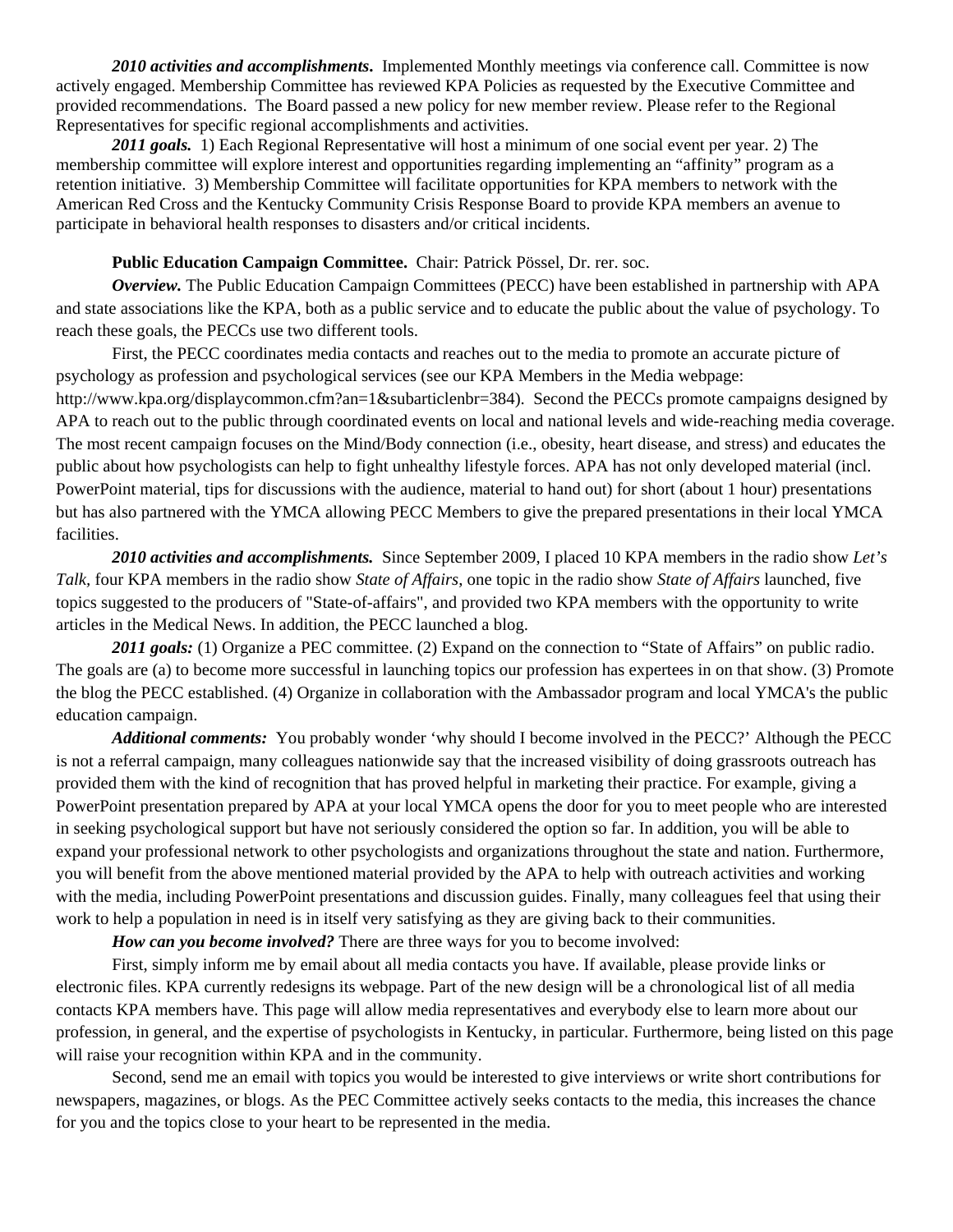Third, become PEC Committee Member! This committee will seek and coordinate contacts to media, and other organizations to promote our profession. In addition to the benefits mentioned above, you will be able to expand your professional network to other psychologists and organizations throughout the state and nation. Furthermore, you will benefit from material provided by the APA to help with outreach activities and working with the media, including PowerPoint presentations and discussion guides (e.g., "Healthy Mind and Body…Talk to a Psychologist," "Helping families and communities reverse the trend of childhood obesity"). For example, APA and YMCA established a collaboration to promote healthy behavior. This allows you to reach out to the community by giving a short (about 1 hour) presentation using a PowerPoint presentation prepared by APA in your local YMCA. This opens the door for you to meet people who are interested in seeking psychological support but have not seriously considered the option so far.

I would love to get in contact with you to get to know your ideas, learn about your media contacts, and answer all your questions. So please contact me with any concerns, comments, ideas, or if you simply would like to learn more about the opportunities the PEC offers. I look forward to hearing from you!

#### **Liaisons**

**APA Council of Representatives.** Elected representative for Kentucky: Bill Meegan, Ph.D.

*Overview.* Represent Kentucky on the policy making Council of Representatives.

*2010 goals and accomplishments.* Influence the adoption of a Model Licensure Act consistent with Kentucky policy; increase presence on Caucus of State, Territory, Provincial Associations—elected Secretary and serve on Executive Committee of SPTA Caucus; Developed listserv for SPTA caucus; Bring up to date information regarding new ethics guidelines to KPA; Maintain role of Past-Chair of Caucus for Optimal Utilization of New Talent (COUNT).

*2011 goals:* Continue direct communication of significant council activity and issues to KPA Board; contribute to e-newsletter.

*Member opportunity.* I value feedback from both the KPA Board and the membership of the association. Members can be nominated to APA boards and committees and I will alert the membership to these opportunities. I welcome input regarding issues any member thinks should be considered on council.

#### **Disaster Response Network.** Appointed coordinator**:** A. Scott LaJoie, Ph.D., MSPH.

*Overview.* The disaster response network coordinator interfaces with the APA's DRN, recruits DRN volunteers and facilitates the deployment of DRN volunteers when needed by the American Red Cross. Currently, KPA has no DRN volunteers, save its non-clinical, Experimental Psychologist, coordinator. However, in the commonwealth of Kentucky, mental health first respondents are generally associated with the Kentucky Community Crisis Response Board (KCCRB), not the DRN.The KCCRB is the mandated response agency and relies on trained volunteers. Debborah Arnold, a KPA board member, is the director of KCCRB and has provided insight into the disaster response processes in Kentucky.

*2010 activities and accomplishments.* Having newly assumed the position of DRN coordinator in Nov 2009, I spent my of the year assessing the landscape. Efforts were made to understand the relationships between KCCRB, the Red Cross, and KPA and to strengthen the relationships. A meeting with these three groups resulted in the updating of a mutual aid agreement. Further, a survey of all licensed behavioral health specialists, including nearly all KPA members, was done to understand attitudes, barriers, beliefs and skills, regarding the volunteered provision of mental health support during a disaster. The results and a recruitment drive will be conducted during the annual meeting in November, 2010.

2011 goals. To refine the recruitment processes and update training materials that enable KPA members to volunteer either as KPA DRN members or KCCRB members.

#### **Kentucky Mental Health Coalition.** Appointed liaison: Elizabeth W. McKune, Ed.D.

*Overview.* The liaison to the Kentucky Mental Health Coalition attends quarterly meetings and receives regular updates on happenings impacting mental health care across the state.

*2010 activities and accomplishments.* Attended quarterly KMHC meetings. Developed collaborative relationships with representatives from other mental health groups from across the state.

*2011 goals.* Continue to actively participate in the KMHC.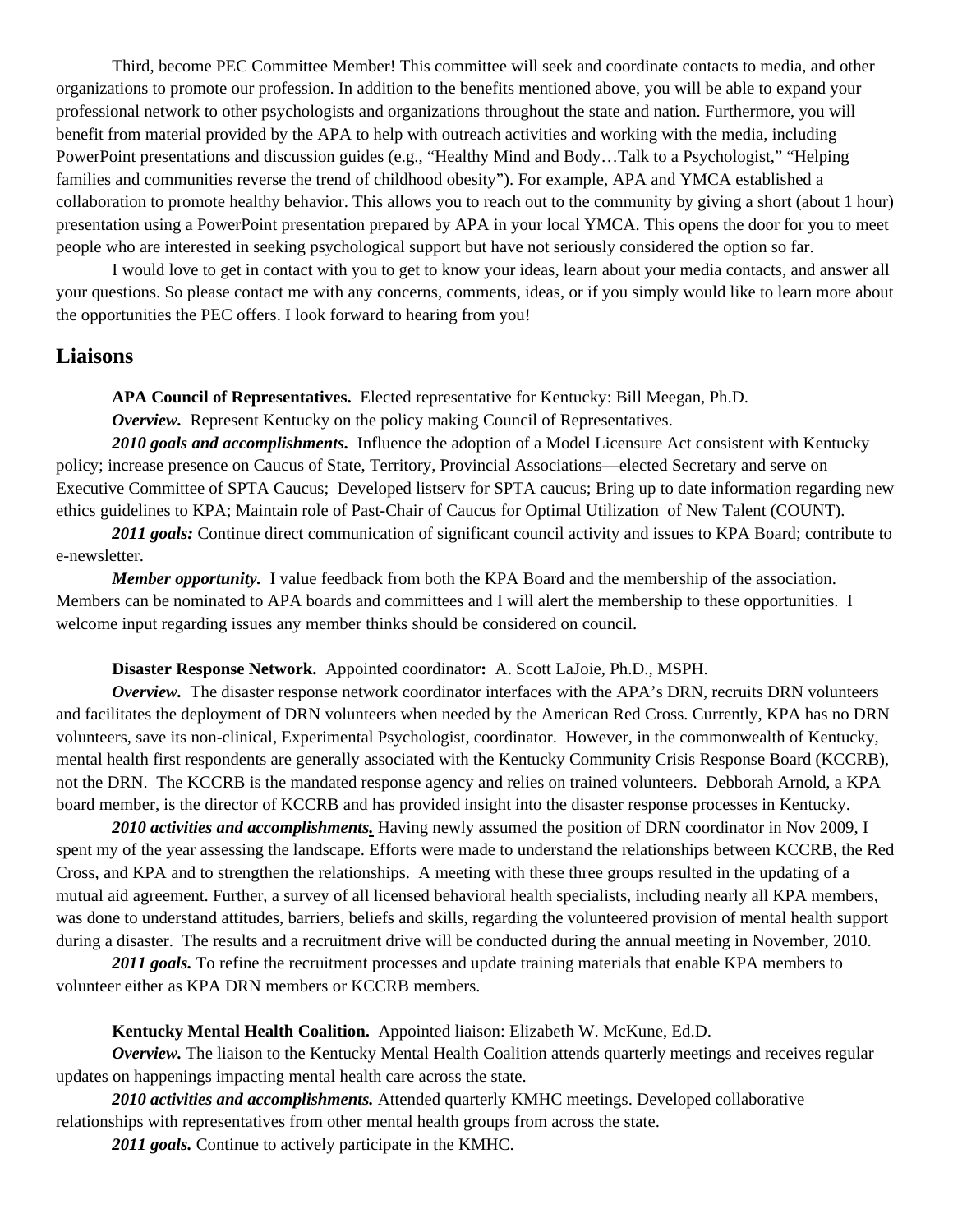#### **KPA Ambassadors.** Appointed liaison: David T. Susman, Ph.D.

*Overview.* The KPA Ambassadors are the faces of KPA throughout Kentucky who help to spread the news about KPA services and other useful resources for psychologists. Ambassadors work in coordination with the KPA Membership Committee and the Regional Representatives on the KPA Board. They recruit new members and promote retention of current members. They help organize regional social events and conduct formal and informal presentations about KPA programs and benefits.

*2010 goals and accomplishments.* Founded in 2007, this is the fourth year of the KPA Ambassador program. One goal for 2010 which was achieved was to reach a level of 100 KPA Ambassadors statewide. Ambassadors include Doctoral and Master's level members in a variety of applied and academic work settings, early career psychologists, and graduate and undergraduate students. Ambassadors participated in an annual membership recruitment campaign.

*2011 goals.* Ambassadors will continue to engage in recruitment and retention activities and the promotion of KPA's many outstanding services and programs.

*Additional comments.* New Ambassadors are always welcome. If interested, please notify the KPA Office or email David Susman dsusman@insightbb.com).

# **Task Force**

**KPA Foundation Task Force** Chair: Robin Sublett, Ph.D. Members: David Susman, Patrick Pössel, Scott LaJoie, Felicia Smith, Steve Katsikas, Jamie Studts, Lisa Willner, Leslie Proasi, and Kaveh Zamanian.

*Overview.* The KPAF Task Force was established in the spring of 2010 to review the role and functioning of the Kentucky Psychological Association Foundation. Currently, the Executive Committee of KPA serves as the Board of KPAF. Unfortunately, due to time constraints, this situation has resulted in the Foundation not having the opportunity to grow and maintain an identity. Despite this, the Foundation has continued to sponsor the annual Academic Conference, one of the largest such events in the United States and a venue for faculty, undergraduate and graduate students that continues to grow. KPAF also sponsors scholarships, research prizes, and the annual KPA Awards to recognize outstanding contributions in psychology. Currently, the Foundation is in the process of developing a partnership with the American Red Cross and the Kentucky Community Crisis Response Board to encourage more participation by Kentucky psychologists in disaster and critical incident relief efforts.

2011 goal. The task force will be making recommendations to increase the distinctiveness of KPAF's mission as well as clarify the governance structure in ways that increase confidence in its operation. Among the items under discussion are giving more prominence to the scholarships offered, putting all public education under the Foundation, and increasing our support for the Disaster Response Network.

The Task Force has conducted a thorough review of benchmark Associations to aid in developing our own vision of what the Foundation's future should look like with a goal of presenting suggested by-laws revisions at the December Board meeting and the ultimate goal of increasing Psychology's outreach.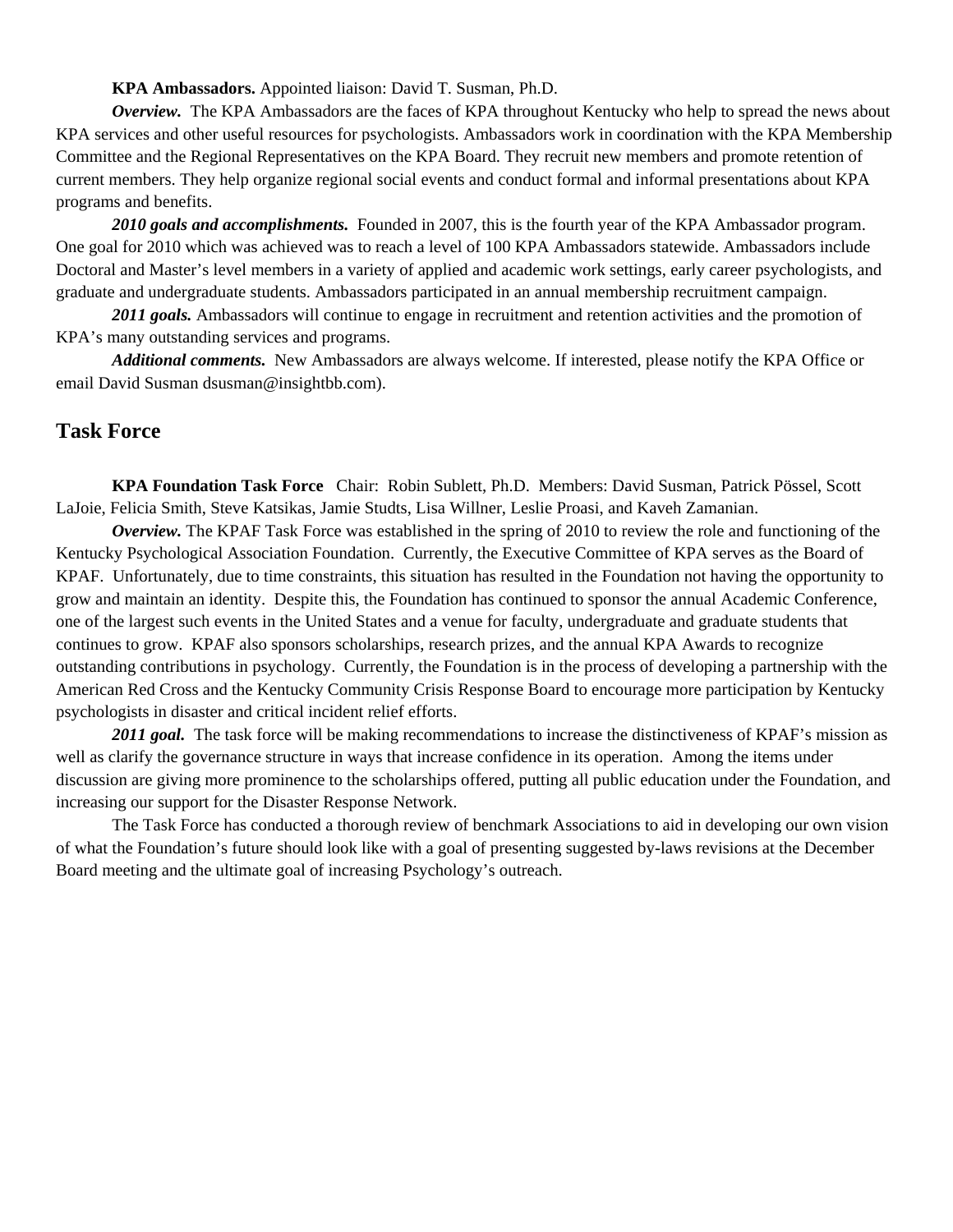# **2010 KPA BOARD OF DIRECTORS**

#### **OFFICERS**

President - David Hanna, Ph.D. Vice-President – Martha Wetter, Ph.D. Past President - Robin Sublett, Ph.D. Secretary - Allison E. From Psy.D. Treasurer - Carol Lowery, Ph.D.

#### **REGIONAL REPRESENTATIVES**

Central - Scott Doyel, M.A. Eastern – Gerald Walker, Psy.D. Greater Fayette – Jennifer Sutherland, M.S., Ed.S. Greater Jefferson – Ben Birkby, Psy.D. Northern - Andrea Evans, Psy.D. Western - Ed Morris, Ph.D.

#### **INTEREST SECTION REPRESENTATIVES**

Child - Felicia Smith, Ph.D. Clinical – Chuck Webb, Psy.D. Education & Training - Steve Katsikas, Ph.D. Health Psychology – Brian Monsma, Ph.D. Science & Research – Jamie Studts, Ph.D.

#### **MEMBER CATEGORY REPRESENTATIVES**

Academic – Pam Cartor, Ph.D. Masters – Debborah Arnold, M.A. KPAGS – Erica Weber, B.A.

#### **APA COUNCIL REPRESENTATIVE**  Bill Meegan, Ph.D.

# **BOARD LIAISONS**

APA Graduate Student – Irene Kostiwa Disaster Response Network – Scott LaJoie, Ph.D., MSPH KY Assoc. of Psychologists in the Schools – Suzanne Rogers, Ph.D. KBEP – Sheila Schuster, Ph.D. KY Mental Health Coalition - Liz McKune, Ph.D.

# **2010 COMMITTEE CHAIRS**

Business of Practice - Liz McKune, Ed.D. CE Review - Douglas Hindman, Ph.D. CE Program Development - Kaveh Zamanian, Ph.D. Communications – Sean Reilley, Ph.D. Convention (2010) – Joe Edwards, Psy.D. Convention  $(2011)$  – Cay Shawler, M.S. / Kathy Susman, M.A. Diversity – Felicia Smith, Ph.D. Early Career Psychologists – Sarah Honaker, Ph.D. Ethics - Kim McClanahan, Ph.D. Membership - Debborah Arnold, M.A. Public Ed Campaign - Patrick Pössel, Dr. rer. soc.

# **CONSULTANTS and TASK FORCES**

Bylaws Review – Henry Davis, Ph.D. FAC/Government Relations – Sheila A. Schuster, Ph.D. KPA Ambassadors - David T. Susman, Ph.D. Legal Resources Consultant – Susan Leavenworth, Ph.D., J.D. Psychopharmacology Task Force - Vacant

# **KPA STAFF**

Executive Director – Lisa G. Willner, Ph.D. Director of Professional Affairs – Liz McKune, Ed.D. Legislative Agent – Sheila A. Schuster, Ph.D. Director of Operations - Leslie M. Proasi Administrative Assistant - Sarah Burress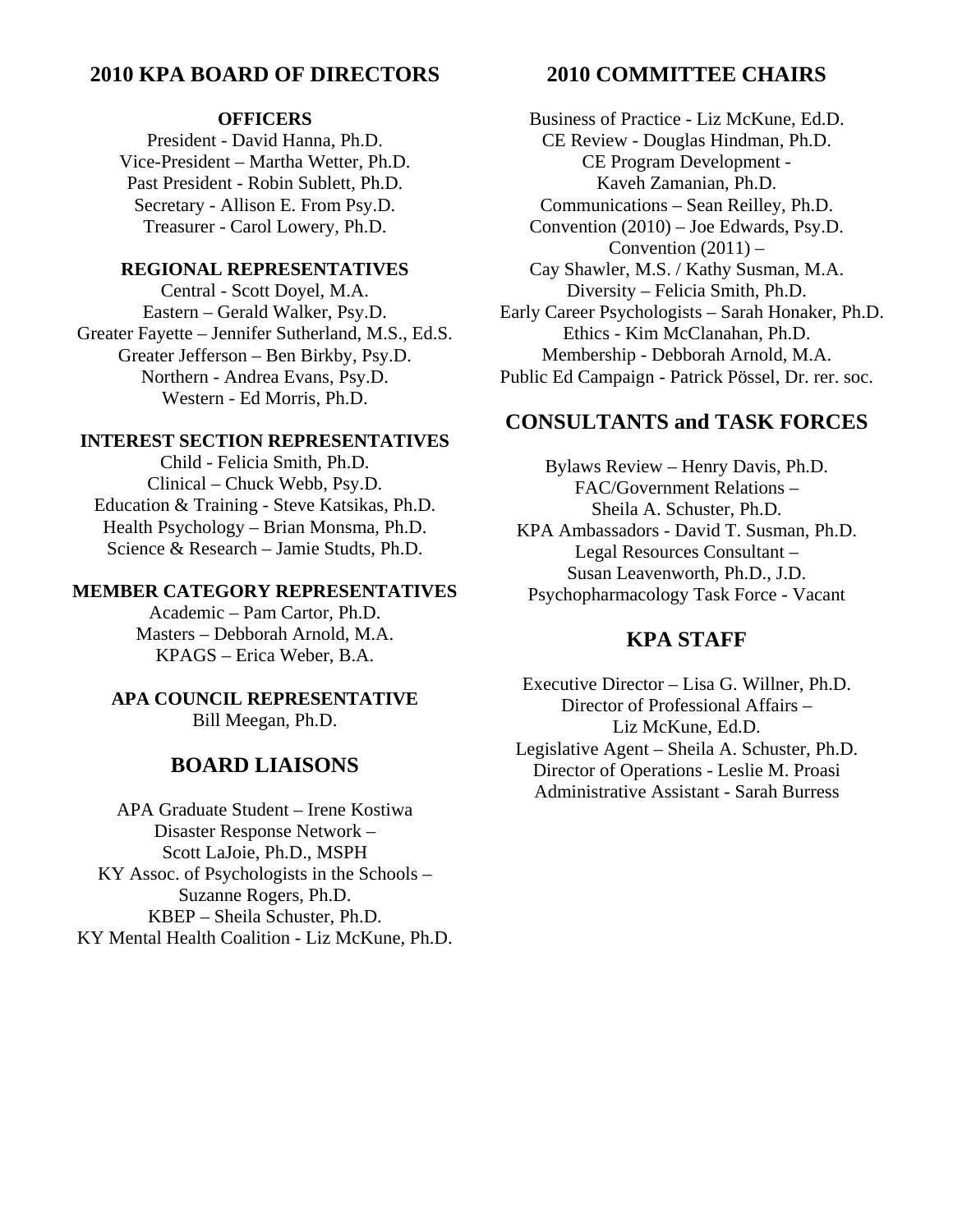#### **Welcome KPA New Members**  Joined between 11/01/09 – 10/31/10

#### **Academic**

Lynn Bowers, Ph.D. Ann Chapman, Ph.D. Michael Cornwall, Ph.D. Tierra Freeman, Ph.D. Keith Hersh, M.S. Charles Jones, Ph.D. C. T. Mills, M.A.

#### **Doctoral**

Kourtni Badgett, Ph.D. Aileen Bankemper, Ph.D. Adreanna Bartholome, Psy.D. Madeline Bradley, Ph.D. Jay Castaneda, Ph.D. Kristn Currans, Psy.D. Kim Davies-Robinet, Psy.D. Kirk Day, Psy.D. Daniel Gatlin, Ph.D. James Gedra, Psy.D. Tammy Hammond Natof, Ph.D. Jay Irby, Ph.D. Elizabeth Jackson, Ph.D. Kristal Jenkins, Psy.D. Brandi Jones, Ph.D. Jason Keller, Psy.D. Ingrid Lim, Psy.D. Kelli Marvin, Ph.D. Autum McCane, Ph.D. Stacey Morrison, Psy.D. Gregory Nordloh, Ph.D. Deland Peterson, Ph.D. Vicki Ragsdell, Ph.D. Heather Risk, Psy.D. Carolyn Schneiderman, Ph.D. Steven Smith, Ph.D. Danelle Stevens-Watkins, Ph.D. Bob Umlauf, Ph.D. Laura Young, Psy.D.

#### **Masters w/ Independent**

**Functioning** Kathy Kugler, M.S. Jessica Markel, M.A. Michalle Rice, M.S. Gerald Stoddard, Psy.S.

# **Masters Under**

**Supervision** Amy Baird, M.A. Tammy Beam, M.Ed. Delores Bowles, M.A. Kendra Chapman, M.A. Holly Drake, M.S. Earl Ellis, M.Ed. Miranda Ferrie, M.S. Kimberly Gilliam, M.S. Leigh Mathis, M.A. Martha Meehan, M.S. Stacy Seale, M.S. Brittainy Shaw, M.S. Lisa Steelsmith, M.A. Kelley Walker, M.S. Jen Wilke-Deaton, M.A. Emmaly Wilzbacher, M.S. Thomas Yerkey, M.A.

Blaike Arnold, M.A. Erin Bagwell Charles Biebel, Ph.D. Laura Boggs, M.A. Adam Brickler, Psy.D. Nekeisha Briggs, M.S. Tabitha Buis Carrie Carpenter Bethany Christian, B.A. Linda Cunningham Kathryn Darnell, M.S. Laura Donovan Ashley Evearitt, B.A. Sarah Ford, Psy.D. Amy Fowkes, M.S.Ed. Kadra Fritz Sandy Green, M.A. Whitney Greenwell Sandra Grossl Jaime Hardy, M.S. Maria Haugen, M.A. Danielle Henderson Julia Housiaux, M.Ed. Whitney Irwin Kristeena Jenkins, B.A. Ashley Johnson, B.A. Rachel Johnson, M.S. Margie Justice-Pitoniak, M.A. Pooje Khariwal Joi Knighton, B.A. Revathi Krishna Jessica Lanham, M.Ed. Zoe Leibowitz Laura Linebarger, Psy.D. Nicole Lowry, M.A. Emily Ludwig Megan Manthos Victoria Maruca Lisa Mason Grace Mathai, M.A. Robert Mattson, M.A. Jodi McKnight, M.Ed. Zachary Meny, M.A. Anne Miller, Ph.D. Melissa Noelle Ruth O'Brien

**Graduate Student**

#### **FULL MEMBERS** AFFILIATE MEMBERS

#### **Graduate Student Cont.**

Cari Pearson Jessica Peters Jenny Petrie, B.A. Carmen Ramirez Walker, M A Jessica Rickard Walter Roberts, B.S. Jamie Roig, Ed.S. Joanne Rojas Nicholas Rudd Nicole Sartini Taylor Saunders Megan Sayler, M.A., Ed.S. Lindsey Sengel, M.S. Katherine Sherman, Ph.D. Laura Silverman, M.A. Deborah Slone, B.A. Rebecca Spalding Alicia Taylor, Psy.D. LeKeldric Thomas Jessika Vance-Morgan, M.S. Erica Weber, B.A. Chris Williamitis, DNP Ronnetta Williams, M.S. Sara Zachary

#### **Undergraduate Student**

Alyssa Addison Jennifer Adkins Olivia Akridge, M.A. William Allen Danellie Ambrose Rachel Anders Cher Asad Adam Ayala Chelsea Baker Lisa Banks Morgan Baudendistel Zachary Bechtle Bernard Bell Janessa Berlanga Myrtle Blackburn Courtney Bowman Tiffany Brumfield Caitlin Bryant